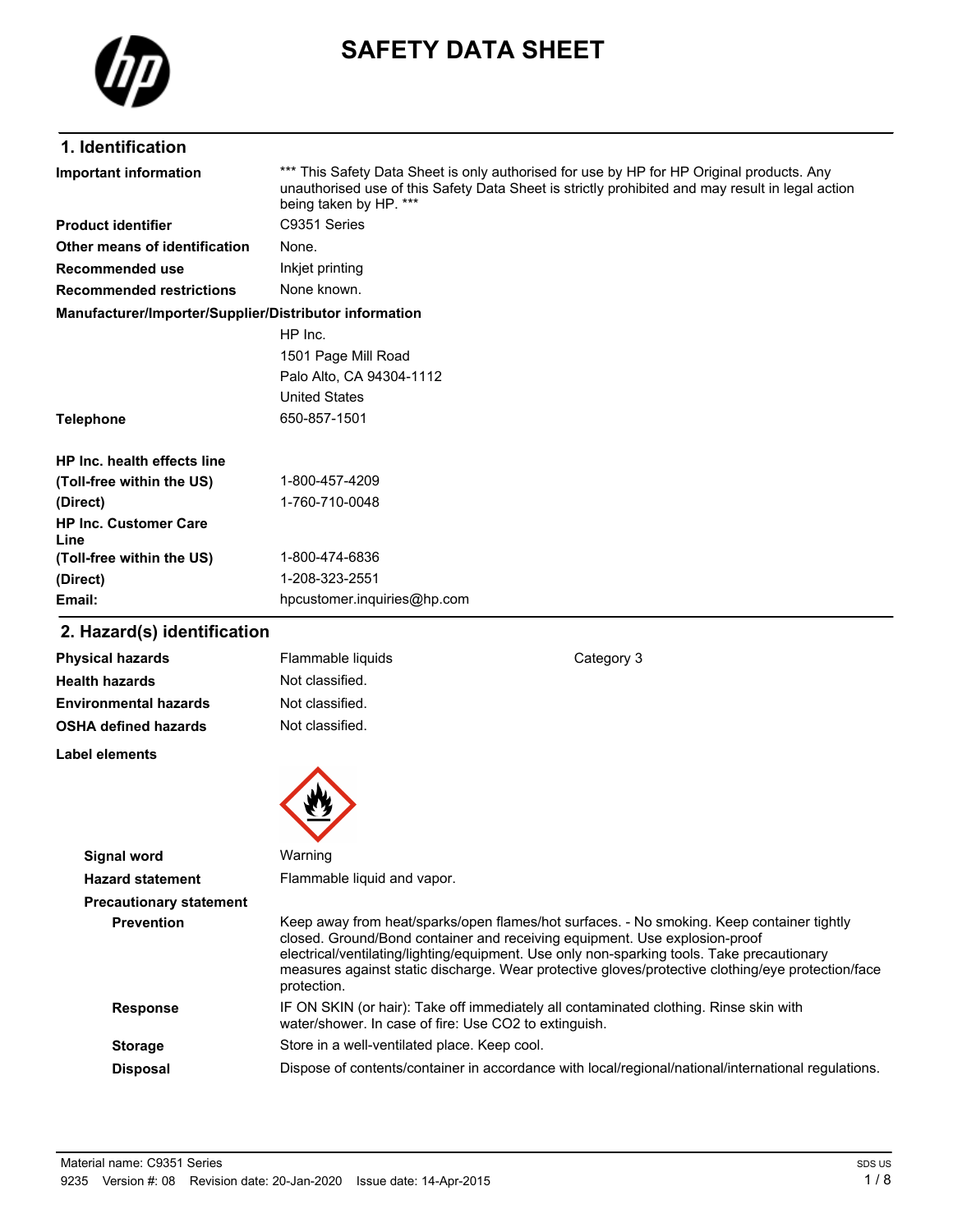| Hazard(s) not otherwise<br>classified (HNOC) | The flammability hazard classification required by OSHA CFR 1910.1200 (HazCom 2012) is<br>specific to the industrial and commercial use of the product. A hazard label is not required for<br>consumer products under the Federal Hazardous Substances Act.                                                                                                    |
|----------------------------------------------|----------------------------------------------------------------------------------------------------------------------------------------------------------------------------------------------------------------------------------------------------------------------------------------------------------------------------------------------------------------|
|                                              | Complete toxicity data are not available for this specific formulation.                                                                                                                                                                                                                                                                                        |
|                                              | Potential routes of overexposure to this product are skin and eye contact. Inhalation of vapor and<br>ingestion are not expected to be significant routes of exposure for this product under normal use<br>conditions.                                                                                                                                         |
|                                              | Carbon black is classified by the IARC as a Group 2B carcinogen (the substance is possibly<br>carcinogenic to humans). Carbon black in this preparation, due to its bound form, does not<br>present this carcinogenic risk. None of the other ingredients in this preparation are classified as<br>carcinogens according to ACGIH, EU, IARC, MAK, NTP or OSHA. |
| <b>GHS Supplemental information</b>          | 2-pyrrolidone: OSHA Hazard Communication Standard cut-off value, Reproductive toxicity<br>Category 1B, fertility or the unborn child 3%. Cut-off value based on data.                                                                                                                                                                                          |
|                                              |                                                                                                                                                                                                                                                                                                                                                                |

# **3. Composition/information on ingredients**

**Mixtures**

| <b>Chemical name</b>                                             | Common name and synonyms                                                                                                                                                                           | <b>CAS number</b> | %     |
|------------------------------------------------------------------|----------------------------------------------------------------------------------------------------------------------------------------------------------------------------------------------------|-------------------|-------|
| Water                                                            |                                                                                                                                                                                                    | 7732-18-5         | 75-85 |
| Hydroxy alkylated lactam*                                        |                                                                                                                                                                                                    | Proprietary*      | < 7.5 |
| <b>Black Pigment*</b>                                            |                                                                                                                                                                                                    | Proprietary*      | <5    |
| 2-pyrrolidone                                                    |                                                                                                                                                                                                    | 616-45-5          | $3$   |
| Isopropyl alcohol                                                |                                                                                                                                                                                                    | 67-63-0           | < 2.5 |
| <b>Composition comments</b>                                      | This ink supply contains an aqueous ink formulation.<br>This product has been evaluated using criteria specified in 29 CFR 1910.1200 (Hazard<br>Communication Standard).                           |                   |       |
|                                                                  | Carbon black is present only in a bound form in this preparation.                                                                                                                                  |                   |       |
|                                                                  | 2-pyrrolidone: OSHA Hazard Communication Standard cut-off value 3%. Cut-off value based on<br>data.                                                                                                |                   |       |
|                                                                  | *Proprietary                                                                                                                                                                                       |                   |       |
| 4. First-aid measures                                            |                                                                                                                                                                                                    |                   |       |
| <b>Inhalation</b>                                                | Move to fresh air. If symptoms persist, get medical attention.                                                                                                                                     |                   |       |
| <b>Skin contact</b>                                              | Wash affected areas thoroughly with mild soap and water. If irritation persists get medical<br>attention.                                                                                          |                   |       |
| Eye contact                                                      | Do not rub eyes. Immediately flush with large amounts of clean, warm water (low pressure) for at<br>least 15 minutes or until particles are removed. If irritation persists get medical attention. |                   |       |
| Ingestion                                                        | If ingestion of a large amount does occur, seek medical attention.                                                                                                                                 |                   |       |
| <b>Most important</b><br>symptoms/effects, acute and<br>delayed  | Contact with skin and eyes may result in irritation.                                                                                                                                               |                   |       |
| 5. Fire-fighting measures                                        |                                                                                                                                                                                                    |                   |       |
| Suitable extinguishing media                                     | CO <sub>2</sub> , water, dry chemical, or foam                                                                                                                                                     |                   |       |
| <b>Unsuitable extinguishing</b><br>media                         | None known.                                                                                                                                                                                        |                   |       |
| Specific hazards arising from<br>the chemical                    | None known.                                                                                                                                                                                        |                   |       |
| Special protective equipment<br>and precautions for firefighters | None established.                                                                                                                                                                                  |                   |       |
| <b>Specific methods</b>                                          | None established.                                                                                                                                                                                  |                   |       |
| General fire hazards                                             | Contact with skin and eyes may result in irritation.                                                                                                                                               |                   |       |

#### **6. Accidental release measures**

| Personal precautions,<br>protective equipment and<br>emergency procedures | Wear appropriate personal protective equipment. |
|---------------------------------------------------------------------------|-------------------------------------------------|
| Material name: C9351 Series                                               |                                                 |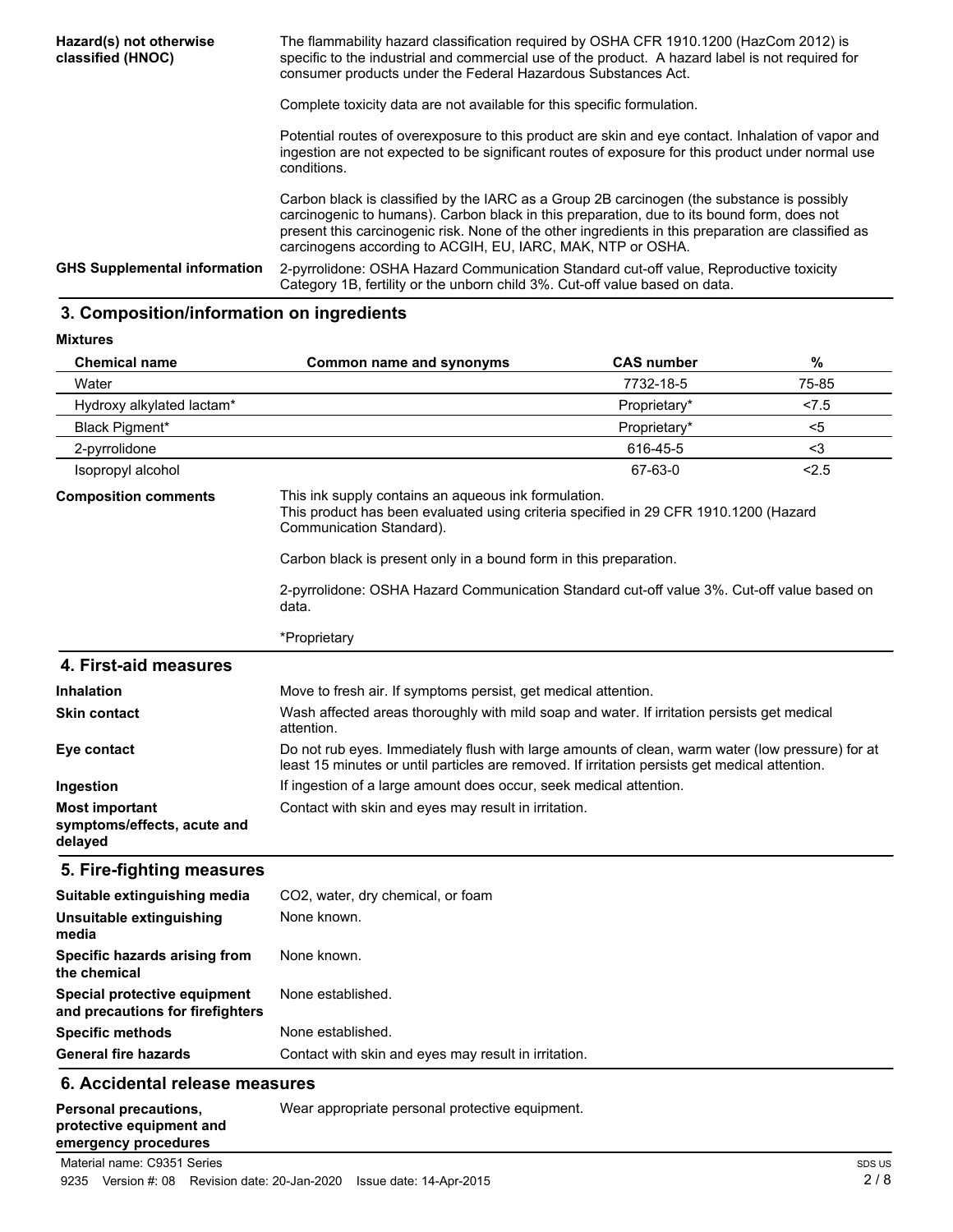| <b>Environmental precautions</b><br>7. Handling and storage     | Do not let product enter drains. Do not flush into surface water or sanitary sewer system.                                                                                                                                                                                                                                        |
|-----------------------------------------------------------------|-----------------------------------------------------------------------------------------------------------------------------------------------------------------------------------------------------------------------------------------------------------------------------------------------------------------------------------|
| <b>Methods and materials for</b><br>containment and cleaning up | Dike the spilled material, where this is possible. Absorb with inert absorbent such as dry clay, sand<br>or diatomaceous earth, commercial sorbents, or recover using pumps. Slowly vacuum or sweep<br>the material into a bag or other sealed container.<br>Dispose of in compliance with federal, state, and local regulations. |

| <b>Precautions for safe handling</b>                            | Avoid contact with skin, eyes and clothing.                               |
|-----------------------------------------------------------------|---------------------------------------------------------------------------|
| Conditions for safe storage,<br>including any incompatibilities | Keep out of the reach of children. Keep away from excessive heat or cold. |

# **8. Exposure controls/personal protection**

### **Occupational exposure limits**

| <b>Components</b>                                                     | Type                                                                    |                    |                 | <b>Value</b>         |                     |
|-----------------------------------------------------------------------|-------------------------------------------------------------------------|--------------------|-----------------|----------------------|---------------------|
| <b>Black Pigment</b>                                                  | <b>PEL</b>                                                              |                    |                 | $3.5$ mg/m $3$       |                     |
| Isopropyl alcohol (CAS<br>67-63-0)                                    | <b>PEL</b>                                                              |                    |                 | 980 mg/m3            |                     |
|                                                                       |                                                                         |                    |                 | 400 ppm              |                     |
| <b>US. ACGIH Threshold Limit Values</b>                               |                                                                         |                    |                 |                      |                     |
| <b>Components</b>                                                     | Type                                                                    |                    |                 | <b>Value</b>         | Form                |
| <b>Black Pigment</b>                                                  | <b>TWA</b>                                                              |                    |                 | $3 \text{ mg/m}$     | Inhalable fraction. |
| Isopropyl alcohol (CAS<br>$67-63-0)$                                  | <b>STEL</b>                                                             |                    |                 | $400$ ppm            |                     |
|                                                                       | TWA                                                                     |                    |                 | 200 ppm              |                     |
| US. NIOSH: Pocket Guide to Chemical Hazards                           |                                                                         |                    |                 |                      |                     |
| <b>Components</b>                                                     | Type                                                                    |                    |                 | <b>Value</b>         |                     |
| <b>Black Pigment</b>                                                  | <b>TWA</b>                                                              |                    |                 | $0.1$ mg/m $3$       |                     |
| Isopropyl alcohol (CAS<br>$67-63-0)$                                  | <b>STEL</b>                                                             |                    |                 | 1225 mg/m3           |                     |
|                                                                       |                                                                         |                    |                 | 500 ppm              |                     |
|                                                                       |                                                                         |                    |                 |                      |                     |
|                                                                       | <b>TWA</b>                                                              |                    |                 | 980 mg/m3            |                     |
|                                                                       |                                                                         |                    |                 | 400 ppm              |                     |
| <b>Biological limit values</b>                                        |                                                                         |                    |                 |                      |                     |
| <b>ACGIH Biological Exposure Indices</b>                              |                                                                         |                    |                 |                      |                     |
| <b>Components</b>                                                     | Value                                                                   | <b>Determinant</b> | <b>Specimen</b> | <b>Sampling Time</b> |                     |
| Isopropyl alcohol (CAS<br>$67-63-0)$                                  | $40 \text{ mg/l}$                                                       | Acetone            | Urine           | $\star$              |                     |
| * - For sampling details, please see the source document.             |                                                                         |                    |                 |                      |                     |
| <b>Exposure guidelines</b>                                            | Exposure limits have not been established for this product.             |                    |                 |                      |                     |
| Appropriate engineering<br>controls                                   | Use in a well ventilated area.                                          |                    |                 |                      |                     |
| Individual protection measures, such as personal protective equipment |                                                                         |                    |                 |                      |                     |
| <b>Eye/face protection</b>                                            | Not available.                                                          |                    |                 |                      |                     |
|                                                                       |                                                                         |                    |                 |                      |                     |
| <b>Skin protection</b><br><b>Hand protection</b>                      | Recommended gloves: Nitrile 4 mil minimum thickness.                    |                    |                 |                      |                     |
| <b>Other</b>                                                          | Use personal protective equipment to minimize exposure to skin and eye. |                    |                 |                      |                     |
| <b>Respiratory protection</b>                                         | Not available.                                                          |                    |                 |                      |                     |
| <b>Thermal hazards</b>                                                | Not available.                                                          |                    |                 |                      |                     |

| Appearance            |                |
|-----------------------|----------------|
| <b>Physical state</b> | Liguid.        |
| Form                  | Not available. |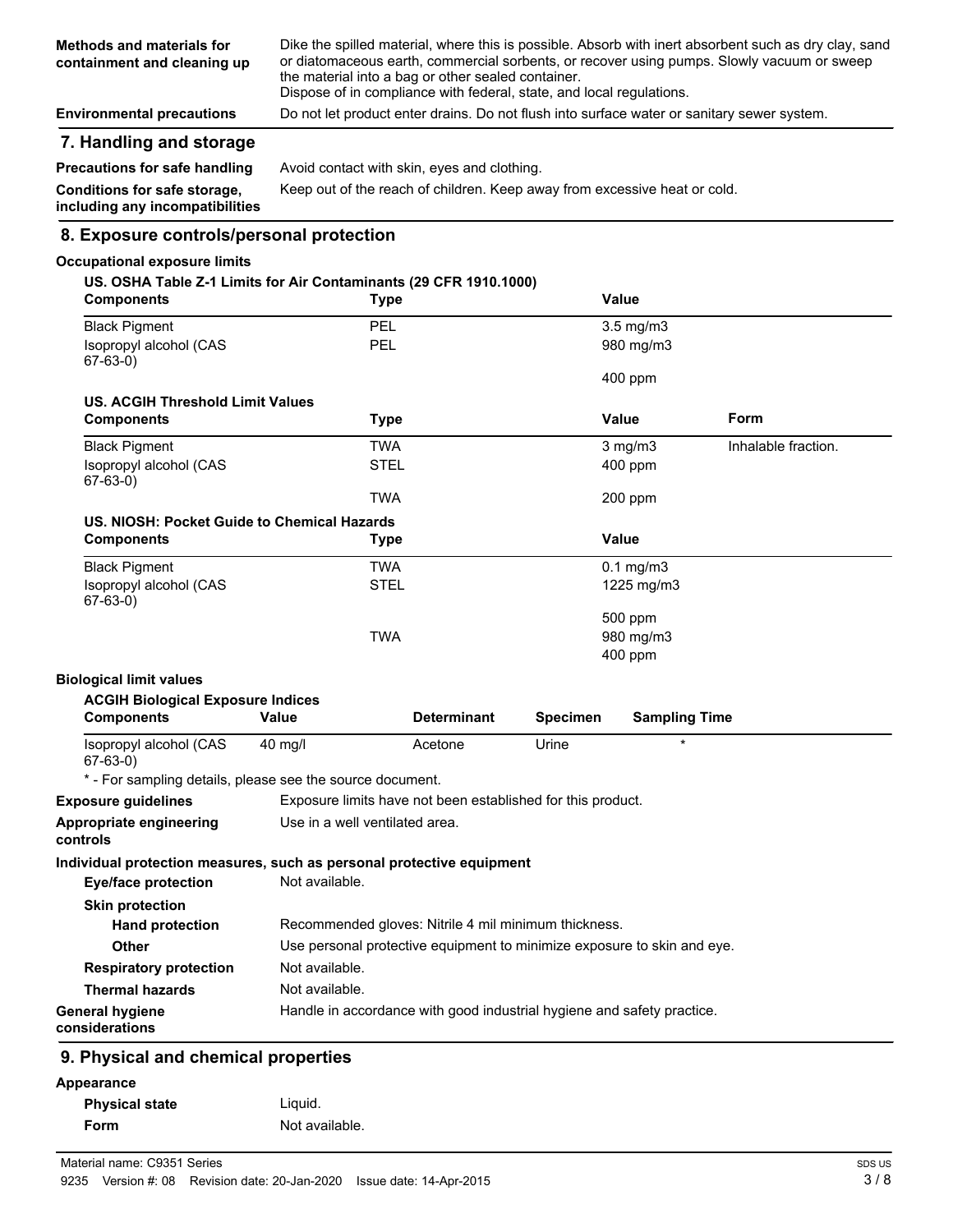| Color                                             | Black.                                                                                                                                                                                                                                                                                                                                                                                |
|---------------------------------------------------|---------------------------------------------------------------------------------------------------------------------------------------------------------------------------------------------------------------------------------------------------------------------------------------------------------------------------------------------------------------------------------------|
| Odor                                              | Not available.                                                                                                                                                                                                                                                                                                                                                                        |
| <b>Odor threshold</b>                             | Not available.                                                                                                                                                                                                                                                                                                                                                                        |
| рH                                                | $7.8 - 8.4$                                                                                                                                                                                                                                                                                                                                                                           |
| Melting point/freezing point                      | Not available.                                                                                                                                                                                                                                                                                                                                                                        |
| Initial boiling point and boiling<br>range        | 200 °F (93.33 °C)                                                                                                                                                                                                                                                                                                                                                                     |
| <b>Flash point</b>                                | 131.0 - 136.0 °F (55.0 - 57.8 °C) Pensky-Martens Closed Cup                                                                                                                                                                                                                                                                                                                           |
| <b>Evaporation rate</b>                           | Not determined                                                                                                                                                                                                                                                                                                                                                                        |
| Flammability (solid, gas)                         | Not available.                                                                                                                                                                                                                                                                                                                                                                        |
| Upper/lower flammability or explosive limits      |                                                                                                                                                                                                                                                                                                                                                                                       |
| <b>Flammability limit - lower</b><br>$(\%)$       | Not available.                                                                                                                                                                                                                                                                                                                                                                        |
| <b>Flammability limit - upper</b><br>$(\%)$       | Not available.                                                                                                                                                                                                                                                                                                                                                                        |
| Explosive limit - lower (%)                       | Not available.                                                                                                                                                                                                                                                                                                                                                                        |
| Explosive limit - upper (%)                       | Not available.                                                                                                                                                                                                                                                                                                                                                                        |
| Vapor pressure                                    | Not determined                                                                                                                                                                                                                                                                                                                                                                        |
| <b>Vapor density</b>                              | Not available.                                                                                                                                                                                                                                                                                                                                                                        |
| Solubility(ies)                                   |                                                                                                                                                                                                                                                                                                                                                                                       |
| Solubility (water)                                | Soluble in water                                                                                                                                                                                                                                                                                                                                                                      |
| <b>Partition coefficient</b><br>(n-octanol/water) | Not determined                                                                                                                                                                                                                                                                                                                                                                        |
| <b>Auto-ignition temperature</b>                  | Not available.                                                                                                                                                                                                                                                                                                                                                                        |
| <b>Decomposition temperature</b>                  | Not available.                                                                                                                                                                                                                                                                                                                                                                        |
| <b>Viscosity</b>                                  | > 2cp                                                                                                                                                                                                                                                                                                                                                                                 |
| <b>Other information</b>                          | For other VOC regulatory data/information see Section 15.                                                                                                                                                                                                                                                                                                                             |
|                                                   | No ignition, sustained combustion or flashing detected using the Sustained Combustibility Test<br>(method in US 49CFR173, Appendix H).<br>No ignition, sustained combustion, or flashing detected, using the Sustained Combustibility Test<br>prescribed in the UN Manual of Tests and Criteria, Part III subsection 32.5.2. Refer to Dangerous<br>Goods Regulations Section 3.3.1.3. |
| <b>Bulk density</b>                               | 1 - 1.2 gm/ml                                                                                                                                                                                                                                                                                                                                                                         |
| <b>Oxidizing properties</b>                       | Not determined                                                                                                                                                                                                                                                                                                                                                                        |
| <b>Percent volatile</b>                           | 3.1 % estimated                                                                                                                                                                                                                                                                                                                                                                       |
| <b>Specific gravity</b>                           | $1 - 1.2$                                                                                                                                                                                                                                                                                                                                                                             |
| <b>VOC</b>                                        | < 116.6 g/l                                                                                                                                                                                                                                                                                                                                                                           |

# **10. Stability and reactivity**

| <b>Reactivity</b>                            | Not available.                                                                                                                                   |
|----------------------------------------------|--------------------------------------------------------------------------------------------------------------------------------------------------|
| <b>Chemical stability</b>                    | Stable under recommended storage conditions.                                                                                                     |
| <b>Possibility of hazardous</b><br>reactions | Will not occur.                                                                                                                                  |
| <b>Conditions to avoid</b>                   | Not available.                                                                                                                                   |
| Incompatible materials                       | Incompatible with strong bases and oxidizing agents.                                                                                             |
| <b>Hazardous decomposition</b><br>products   | Upon decomposition, this product may yield gaseous nitrogen oxides, carbon monoxide, carbon<br>dioxide and/or low molecular weight hydrocarbons. |

# **11. Toxicological information**

## **Information on likely routes of exposure**

| Inhalation          | Under normal conditions of intended use, this material is not expected to be an inhalation hazard. |
|---------------------|----------------------------------------------------------------------------------------------------|
| <b>Skin contact</b> | Contact with skin may result in mild irritation.                                                   |
| Eve contact         | Contact with eyes may result in mild irritation.                                                   |

Material name: C9351 Series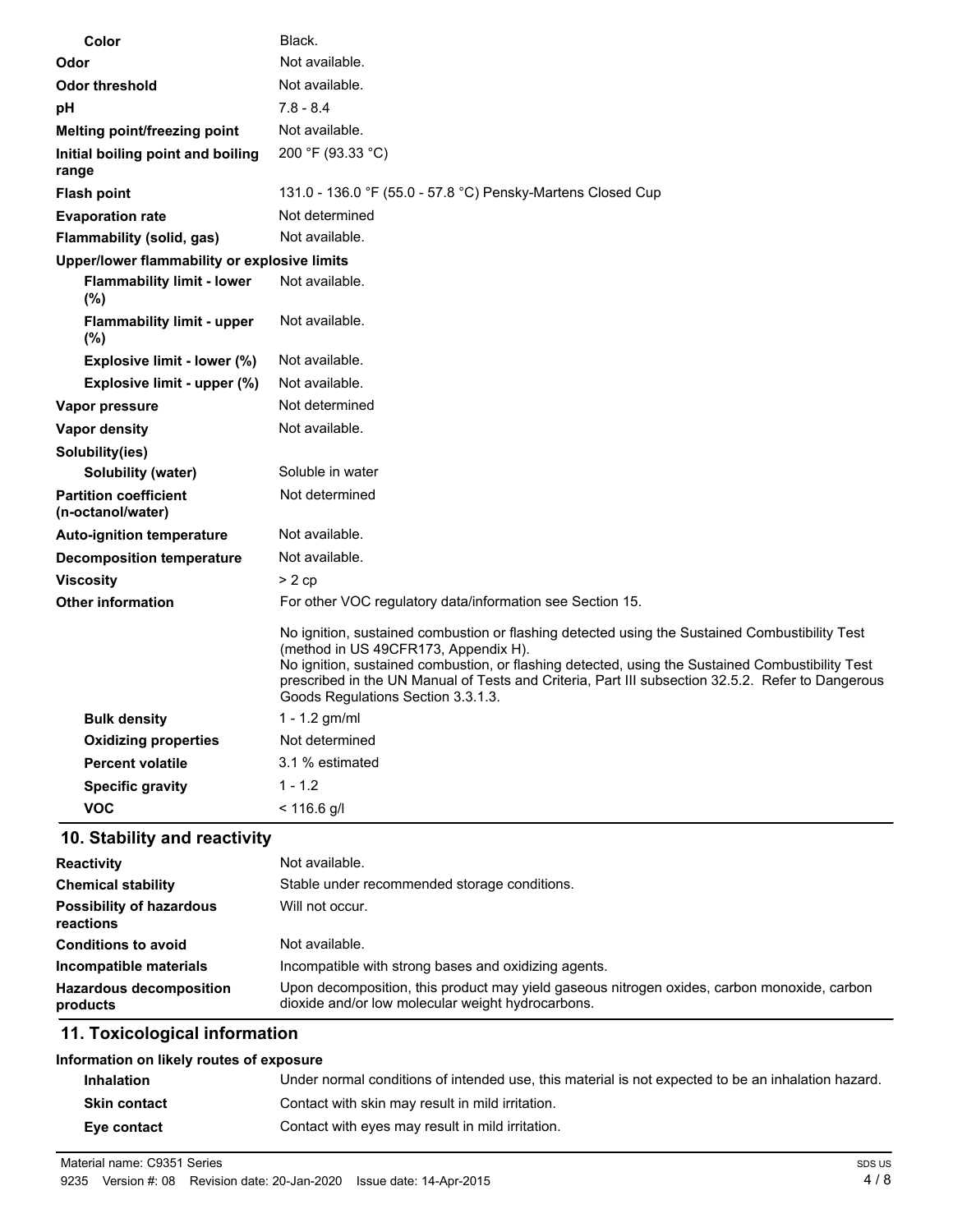| Ingestion                                                     | Health injuries are not known or expected under normal use.                                                                                                                                                                                                                                                                                                                                                                                       |                     |
|---------------------------------------------------------------|---------------------------------------------------------------------------------------------------------------------------------------------------------------------------------------------------------------------------------------------------------------------------------------------------------------------------------------------------------------------------------------------------------------------------------------------------|---------------------|
| Symptoms related to the                                       | Not available.                                                                                                                                                                                                                                                                                                                                                                                                                                    |                     |
| physical, chemical and<br>toxicological characteristics       |                                                                                                                                                                                                                                                                                                                                                                                                                                                   |                     |
| Information on toxicological effects                          |                                                                                                                                                                                                                                                                                                                                                                                                                                                   |                     |
| <b>Acute toxicity</b>                                         | Based on available data, the classification criteria are not met.                                                                                                                                                                                                                                                                                                                                                                                 |                     |
| <b>Components</b>                                             | <b>Species</b>                                                                                                                                                                                                                                                                                                                                                                                                                                    | <b>Test Results</b> |
| 2-pyrrolidone (CAS 616-45-5)                                  |                                                                                                                                                                                                                                                                                                                                                                                                                                                   |                     |
| <b>Acute</b>                                                  |                                                                                                                                                                                                                                                                                                                                                                                                                                                   |                     |
| Oral                                                          |                                                                                                                                                                                                                                                                                                                                                                                                                                                   |                     |
| LD50                                                          | Rat                                                                                                                                                                                                                                                                                                                                                                                                                                               | > 5000 mg/kg        |
| <b>Black Pigment</b>                                          |                                                                                                                                                                                                                                                                                                                                                                                                                                                   |                     |
| <b>Acute</b>                                                  |                                                                                                                                                                                                                                                                                                                                                                                                                                                   |                     |
| Oral                                                          |                                                                                                                                                                                                                                                                                                                                                                                                                                                   |                     |
| LD50                                                          | Rat                                                                                                                                                                                                                                                                                                                                                                                                                                               | > 10000 mg/kg       |
| <b>Skin corrosion/irritation</b>                              | Based on available data, the classification criteria are not met.                                                                                                                                                                                                                                                                                                                                                                                 |                     |
| Serious eye damage/eye                                        | Based on available data, the classification criteria are not met.<br>Not classified as an irritant according to, OECD 405.                                                                                                                                                                                                                                                                                                                        |                     |
| irritation                                                    |                                                                                                                                                                                                                                                                                                                                                                                                                                                   |                     |
| <b>Respiratory or skin sensitization</b>                      |                                                                                                                                                                                                                                                                                                                                                                                                                                                   |                     |
| <b>Respiratory sensitization</b>                              | Based on available data, the classification criteria are not met.                                                                                                                                                                                                                                                                                                                                                                                 |                     |
| <b>Skin sensitization</b>                                     | Based on available data, the classification criteria are not met.                                                                                                                                                                                                                                                                                                                                                                                 |                     |
| Germ cell mutagenicity                                        | Based on available data, the classification criteria are not met.                                                                                                                                                                                                                                                                                                                                                                                 |                     |
| Carcinogenicity                                               | Based on available data, the classification criteria are not met.                                                                                                                                                                                                                                                                                                                                                                                 |                     |
|                                                               | Carbon black is classified as a carcinogen by the IARC (possibly carcinogenic to humans, Group<br>2B) and by the State of California under Proposition 65. In their evaluations of carbon black, both<br>organizations indicate that exposure to carbon black, per se, does not occur when it remains<br>bound within a product matrix, specifically, rubber, ink, or paint. Carbon black is present only in a<br>bound form in this preparation. |                     |
| <b>IARC Monographs. Overall Evaluation of Carcinogenicity</b> |                                                                                                                                                                                                                                                                                                                                                                                                                                                   |                     |
| Not listed.                                                   |                                                                                                                                                                                                                                                                                                                                                                                                                                                   |                     |
|                                                               | OSHA Specifically Regulated Substances (29 CFR 1910.1001-1050)                                                                                                                                                                                                                                                                                                                                                                                    |                     |
| Not regulated.                                                |                                                                                                                                                                                                                                                                                                                                                                                                                                                   |                     |
|                                                               | US. National Toxicology Program (NTP) Report on Carcinogens                                                                                                                                                                                                                                                                                                                                                                                       |                     |
| Not listed.                                                   |                                                                                                                                                                                                                                                                                                                                                                                                                                                   |                     |
| <b>Reproductive toxicity</b>                                  | Based on available data, the classification criteria are not met.                                                                                                                                                                                                                                                                                                                                                                                 |                     |
|                                                               | 2-pyrrolidone: This component showed developmental effects only at high, maternally toxic doses<br>in test animals. Uptake by people of small doses is not expected to cause developmental toxicity.                                                                                                                                                                                                                                              |                     |
| Specific target organ toxicity -<br>single exposure           | Based on available data, the classification criteria are not met.                                                                                                                                                                                                                                                                                                                                                                                 |                     |
| Specific target organ toxicity -<br>repeated exposure         | Based on available data, the classification criteria are not met.                                                                                                                                                                                                                                                                                                                                                                                 |                     |
| <b>Aspiration hazard</b>                                      | Based on available data, the classification criteria are not met.                                                                                                                                                                                                                                                                                                                                                                                 |                     |
| <b>Further information</b>                                    | Complete toxicity data are not available for this specific formulation<br>Refer to Section 2 for potential health effects and Section 4 for first aid measures.                                                                                                                                                                                                                                                                                   |                     |

# **12. Ecological information**

Aquatic toxicity **Not** expected to be harmful to aquatic organisms.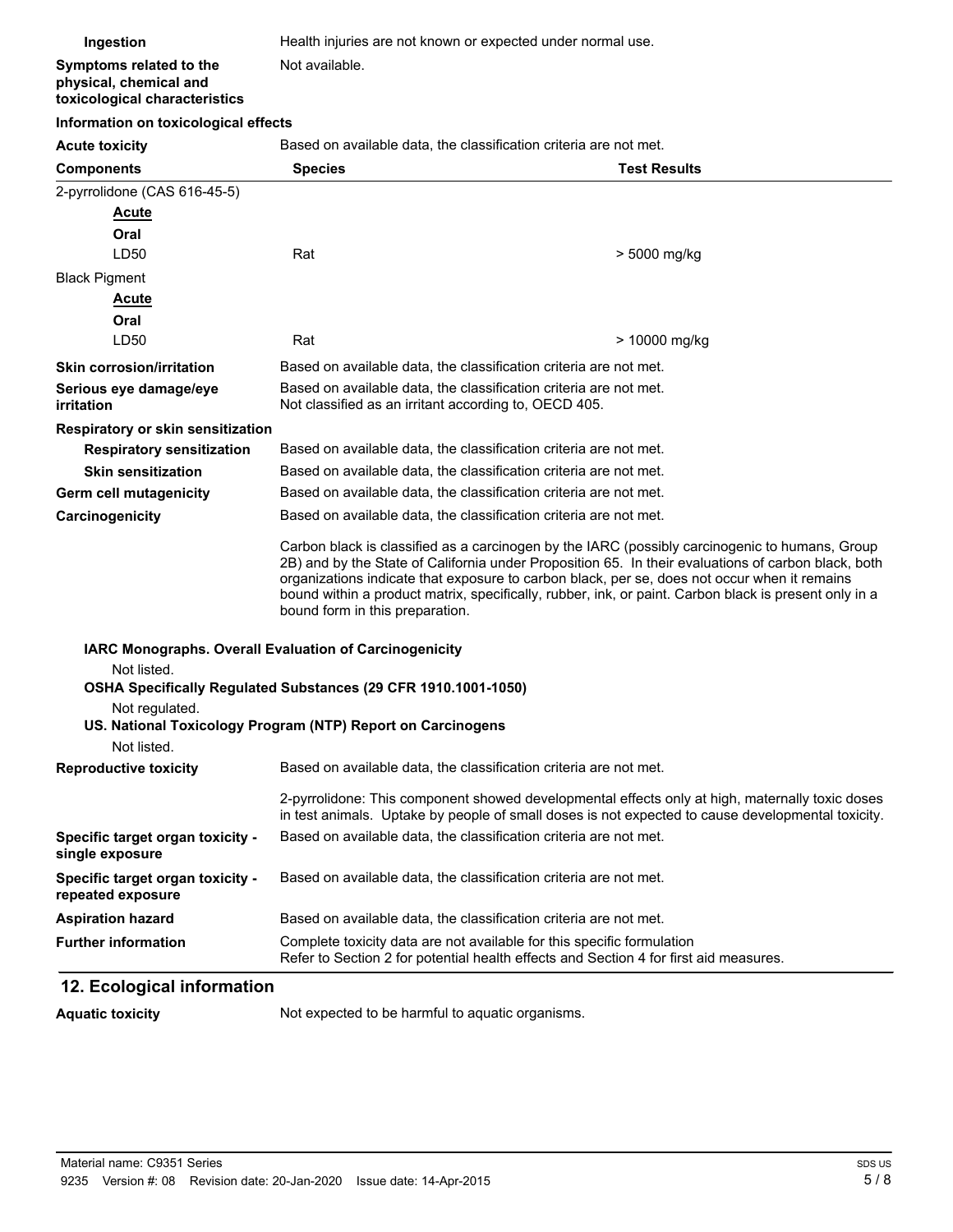| <b>Ecotoxicity</b>                                                                                                                                                                                            |                |                                                                                                                                                                                                                                                                                                                                                                                     |                       |
|---------------------------------------------------------------------------------------------------------------------------------------------------------------------------------------------------------------|----------------|-------------------------------------------------------------------------------------------------------------------------------------------------------------------------------------------------------------------------------------------------------------------------------------------------------------------------------------------------------------------------------------|-----------------------|
| <b>Product</b>                                                                                                                                                                                                |                | <b>Species</b>                                                                                                                                                                                                                                                                                                                                                                      | <b>Test Results</b>   |
| C9351 Series                                                                                                                                                                                                  |                |                                                                                                                                                                                                                                                                                                                                                                                     |                       |
| <b>Aquatic</b>                                                                                                                                                                                                |                |                                                                                                                                                                                                                                                                                                                                                                                     |                       |
| Acute                                                                                                                                                                                                         |                |                                                                                                                                                                                                                                                                                                                                                                                     |                       |
| Fish                                                                                                                                                                                                          | <b>LC50</b>    | Fathead minnow (Pimephales promelas) > 750 mg/l, 96 hours                                                                                                                                                                                                                                                                                                                           |                       |
| <b>Components</b>                                                                                                                                                                                             |                | <b>Species</b>                                                                                                                                                                                                                                                                                                                                                                      | <b>Test Results</b>   |
| 2-pyrrolidone (CAS 616-45-5)                                                                                                                                                                                  |                |                                                                                                                                                                                                                                                                                                                                                                                     |                       |
| <b>Aquatic</b>                                                                                                                                                                                                |                |                                                                                                                                                                                                                                                                                                                                                                                     |                       |
| Crustacea                                                                                                                                                                                                     | <b>EC50</b>    | Water flea (Daphnia pulex)                                                                                                                                                                                                                                                                                                                                                          | 13.21 mg/l, 48 hours  |
| Isopropyl alcohol (CAS 67-63-0)                                                                                                                                                                               |                |                                                                                                                                                                                                                                                                                                                                                                                     |                       |
| <b>Aquatic</b>                                                                                                                                                                                                |                |                                                                                                                                                                                                                                                                                                                                                                                     |                       |
| Acute                                                                                                                                                                                                         |                |                                                                                                                                                                                                                                                                                                                                                                                     |                       |
| Algae                                                                                                                                                                                                         | EC50           | Algae                                                                                                                                                                                                                                                                                                                                                                               | > 1000 mg/l, 72 hours |
| Crustacea                                                                                                                                                                                                     | EC50           | Daphnia                                                                                                                                                                                                                                                                                                                                                                             | 13299 mg/l, 48 hours  |
| Fish                                                                                                                                                                                                          | LC50           | Fathead minnow (Pimephales promelas) 9460 mg/l, 96 hours                                                                                                                                                                                                                                                                                                                            |                       |
| Persistence and degradability                                                                                                                                                                                 |                | No data is available on the degradability of this product.                                                                                                                                                                                                                                                                                                                          |                       |
| <b>Bioaccumulative potential</b>                                                                                                                                                                              | Not available. |                                                                                                                                                                                                                                                                                                                                                                                     |                       |
| Partition coefficient n-octanol / water (log Kow)                                                                                                                                                             |                |                                                                                                                                                                                                                                                                                                                                                                                     |                       |
| 2-pyrrolidone                                                                                                                                                                                                 |                | $-0.85$                                                                                                                                                                                                                                                                                                                                                                             |                       |
| Isopropyl alcohol                                                                                                                                                                                             | Not available. | 0.05                                                                                                                                                                                                                                                                                                                                                                                |                       |
| <b>Mobility in soil</b>                                                                                                                                                                                       |                |                                                                                                                                                                                                                                                                                                                                                                                     |                       |
| Other adverse effects                                                                                                                                                                                         | Not available. |                                                                                                                                                                                                                                                                                                                                                                                     |                       |
| 13. Disposal considerations                                                                                                                                                                                   |                |                                                                                                                                                                                                                                                                                                                                                                                     |                       |
| Do not allow this material to drain into sewers/water supplies.<br><b>Disposal instructions</b><br>Dispose of waste material according to Local, State, Federal, and Provincial Environmental<br>Regulations. |                |                                                                                                                                                                                                                                                                                                                                                                                     |                       |
|                                                                                                                                                                                                               |                | HP's Planet Partners (trademark) supplies recycling program enables simple, convenient recycling<br>of HP original inkjet and LaserJet supplies. For more information and to determine if this service<br>is available in your location, please visit http://www.hp.com/recycle.                                                                                                    |                       |
| 14. Transport information                                                                                                                                                                                     |                |                                                                                                                                                                                                                                                                                                                                                                                     |                       |
| <b>DOT</b>                                                                                                                                                                                                    |                |                                                                                                                                                                                                                                                                                                                                                                                     |                       |
| Not regulated as dangerous goods.                                                                                                                                                                             |                |                                                                                                                                                                                                                                                                                                                                                                                     |                       |
| <b>IATA</b>                                                                                                                                                                                                   |                |                                                                                                                                                                                                                                                                                                                                                                                     |                       |
| Not regulated as dangerous goods.                                                                                                                                                                             |                |                                                                                                                                                                                                                                                                                                                                                                                     |                       |
| <b>IMDG</b>                                                                                                                                                                                                   |                |                                                                                                                                                                                                                                                                                                                                                                                     |                       |
| Not regulated as dangerous goods.                                                                                                                                                                             |                |                                                                                                                                                                                                                                                                                                                                                                                     |                       |
| <b>ADR</b>                                                                                                                                                                                                    |                |                                                                                                                                                                                                                                                                                                                                                                                     |                       |
| Not regulated as dangerous goods.                                                                                                                                                                             |                |                                                                                                                                                                                                                                                                                                                                                                                     |                       |
| <b>Further information</b>                                                                                                                                                                                    |                | Not a dangerous good under DOT, IATA, ADR, IMDG, or RID.                                                                                                                                                                                                                                                                                                                            |                       |
|                                                                                                                                                                                                               |                | No ignition, sustained combustion, or flashing detected, using the Sustained Combustibility Test<br>prescribed in the UN Manual of Tests and Criteria, Part III subsection 32.5.2. Refer to Dangerous<br>Goods Regulations Section 3.3.1.3.<br>No ignition, sustained combustion or flashing detected using the sustained combustibility test<br>(method in US CFR173, Appendix H). |                       |
|                                                                                                                                                                                                               |                |                                                                                                                                                                                                                                                                                                                                                                                     |                       |
| 15. Regulatory information                                                                                                                                                                                    |                |                                                                                                                                                                                                                                                                                                                                                                                     |                       |
| <b>US federal regulations</b>                                                                                                                                                                                 |                | US TSCA 12(b): Does not contain listed chemicals.                                                                                                                                                                                                                                                                                                                                   |                       |

**TSCA Section 12(b) Export Notification (40 CFR 707, Subpt. D)**

Not regulated.

### **CERCLA Hazardous Substance List (40 CFR 302.4)**

Not listed.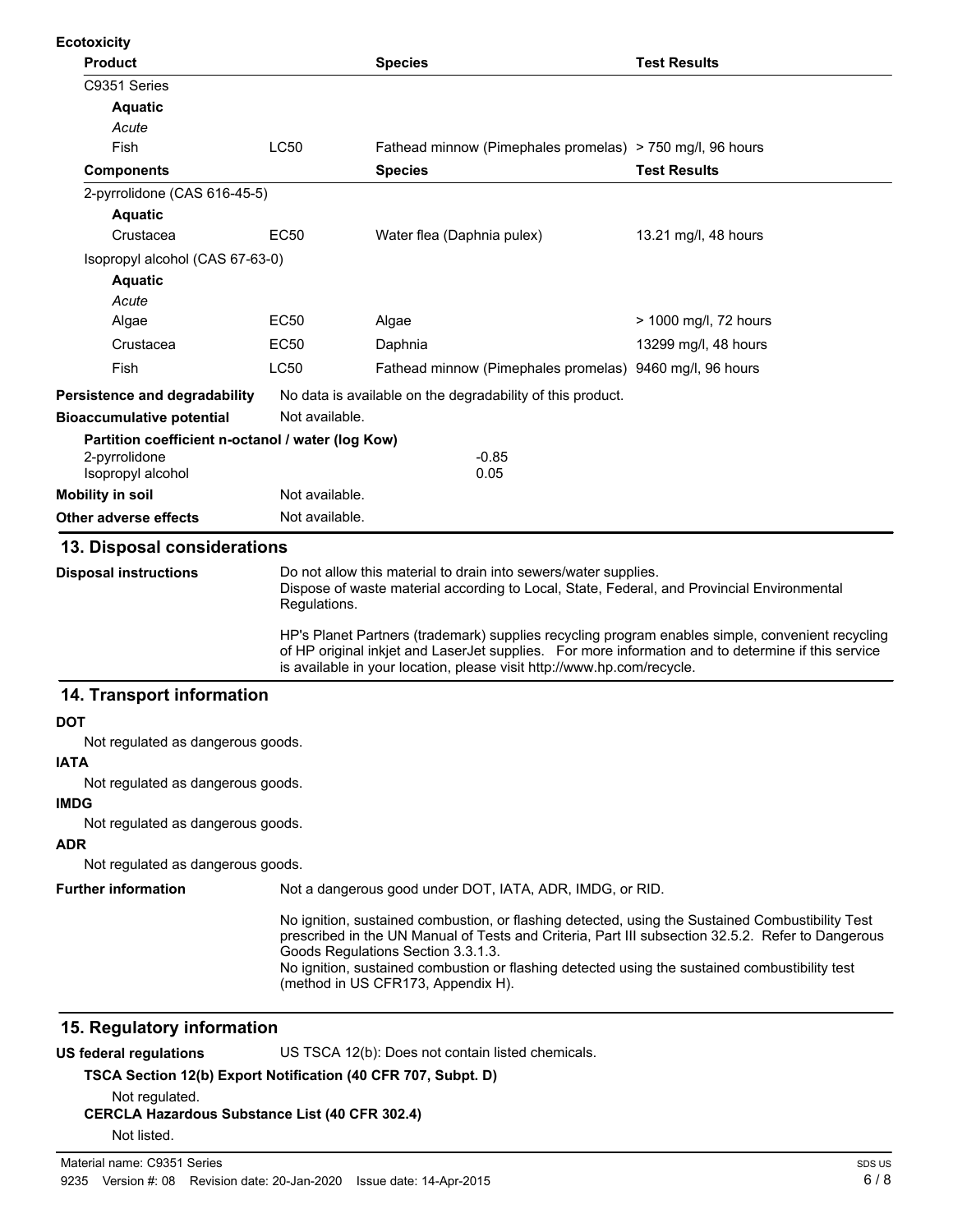| <b>SARA 304 Emergency release notification</b>                                                     |                                                                                                                     |              |                                                                |                                                                                                                                                                                                                                                                                        |
|----------------------------------------------------------------------------------------------------|---------------------------------------------------------------------------------------------------------------------|--------------|----------------------------------------------------------------|----------------------------------------------------------------------------------------------------------------------------------------------------------------------------------------------------------------------------------------------------------------------------------------|
| Not regulated.                                                                                     |                                                                                                                     |              |                                                                |                                                                                                                                                                                                                                                                                        |
| OSHA Specifically Regulated Substances (29 CFR 1910.1001-1050)                                     |                                                                                                                     |              |                                                                |                                                                                                                                                                                                                                                                                        |
| Not regulated.                                                                                     |                                                                                                                     |              |                                                                |                                                                                                                                                                                                                                                                                        |
| Superfund Amendments and Reauthorization Act of 1986 (SARA)                                        |                                                                                                                     |              |                                                                |                                                                                                                                                                                                                                                                                        |
| <b>Hazard categories</b>                                                                           | Immediate Hazard - No<br>Delayed Hazard - No<br>Fire Hazard - Yes<br>Pressure Hazard - No<br>Reactivity Hazard - No |              |                                                                |                                                                                                                                                                                                                                                                                        |
| <b>SARA 302 Extremely hazardous substance</b>                                                      |                                                                                                                     |              |                                                                |                                                                                                                                                                                                                                                                                        |
| Not listed.                                                                                        |                                                                                                                     |              |                                                                |                                                                                                                                                                                                                                                                                        |
| SARA 311/312 Hazardous<br>chemical                                                                 | No                                                                                                                  |              |                                                                |                                                                                                                                                                                                                                                                                        |
| <b>Other federal regulations</b>                                                                   |                                                                                                                     |              |                                                                |                                                                                                                                                                                                                                                                                        |
| Clean Air Act (CAA) Section 112 Hazardous Air Pollutants (HAPs) List                               |                                                                                                                     |              |                                                                |                                                                                                                                                                                                                                                                                        |
| Not regulated.<br>Clean Air Act (CAA) Section 112(r) Accidental Release Prevention (40 CFR 68.130) |                                                                                                                     |              |                                                                |                                                                                                                                                                                                                                                                                        |
| Not regulated.                                                                                     |                                                                                                                     |              |                                                                |                                                                                                                                                                                                                                                                                        |
| <b>Safe Drinking Water Act</b><br>(SDWA)                                                           | Not regulated.                                                                                                      |              |                                                                |                                                                                                                                                                                                                                                                                        |
| FEMA Priority Substances Respiratory Health and Safety in the Flavor Manufacturing Workplace       |                                                                                                                     |              |                                                                |                                                                                                                                                                                                                                                                                        |
| Isopropyl alcohol (CAS 67-63-0)                                                                    |                                                                                                                     | Low priority |                                                                |                                                                                                                                                                                                                                                                                        |
| <b>US state regulations</b>                                                                        |                                                                                                                     |              |                                                                |                                                                                                                                                                                                                                                                                        |
| (a)                                                                                                |                                                                                                                     |              |                                                                | US. California. Candidate Chemicals List. Safer Consumer Products Regulations (Cal. Code Regs, tit. 22, 69502.3, subd.                                                                                                                                                                 |
| Isopropyl alcohol (CAS 67-63-0)                                                                    |                                                                                                                     |              |                                                                |                                                                                                                                                                                                                                                                                        |
| <b>Other information</b>                                                                           | emissions)                                                                                                          |              |                                                                | VOC content (less water, less exempt compounds) = $\leq$ 592.5 g/L (U.S. requirement, not for                                                                                                                                                                                          |
|                                                                                                    |                                                                                                                     |              | VOC data based on formulation (Organic compounds minus solids) |                                                                                                                                                                                                                                                                                        |
| <b>Regulatory information</b>                                                                      | New Zealand, and China.                                                                                             |              |                                                                | All chemical substances in this HP product have been notified or are exempt from notification<br>under chemical substances notification laws in the following countries: US (TSCA), EU<br>(EINECS/ELINCS), Switzerland, Canada (DSL/NDSL), Australia, Japan, Philippines, South Korea, |
| 16. Other information, including date of preparation or last revision                              |                                                                                                                     |              |                                                                |                                                                                                                                                                                                                                                                                        |
| <b>Issue date</b>                                                                                  | 14-Apr-2015                                                                                                         |              |                                                                |                                                                                                                                                                                                                                                                                        |
| <b>Revision date</b>                                                                               | 20-Jan-2020                                                                                                         |              |                                                                |                                                                                                                                                                                                                                                                                        |
| <b>Version #</b>                                                                                   | 08                                                                                                                  |              |                                                                |                                                                                                                                                                                                                                                                                        |
| <b>Other information</b>                                                                           |                                                                                                                     |              |                                                                | This SDS was prepared in accordance with USA OSHA Hazard Communications regulation (29                                                                                                                                                                                                 |

**Disclaimer**

CFR 1910.1200). This Safety Data Sheet document is provided without charge to customers of HP. Data is the most current known to HP at the time of preparation of this document and is believed to be accurate. It should not be construed as guaranteeing specific properties of the products as described or suitability for a particular application. This document was prepared to the requirements of the jurisdiction specified in Section 1 above and may not meet regulatory requirements in other countries.

This safety data sheet is meant to convey information about HP inks (toners) provided in HP Original ink (toner) supplies. If our Safety Data Sheet has been provided to you with a refilled, remanufactured, compatible or other non-HP Original supply please be aware that the information contained herein was not meant to convey information about such products and there could be considerable differences from information in this document and the safety information for the product you purchased. Please contact the seller of the refilled, remanufactured or compatible supplies for applicable information, including information on personal protective equipment, exposure risks and safe handling guidance. HP does not accept refilled, remanufactured or compatible supplies in our recycling programs.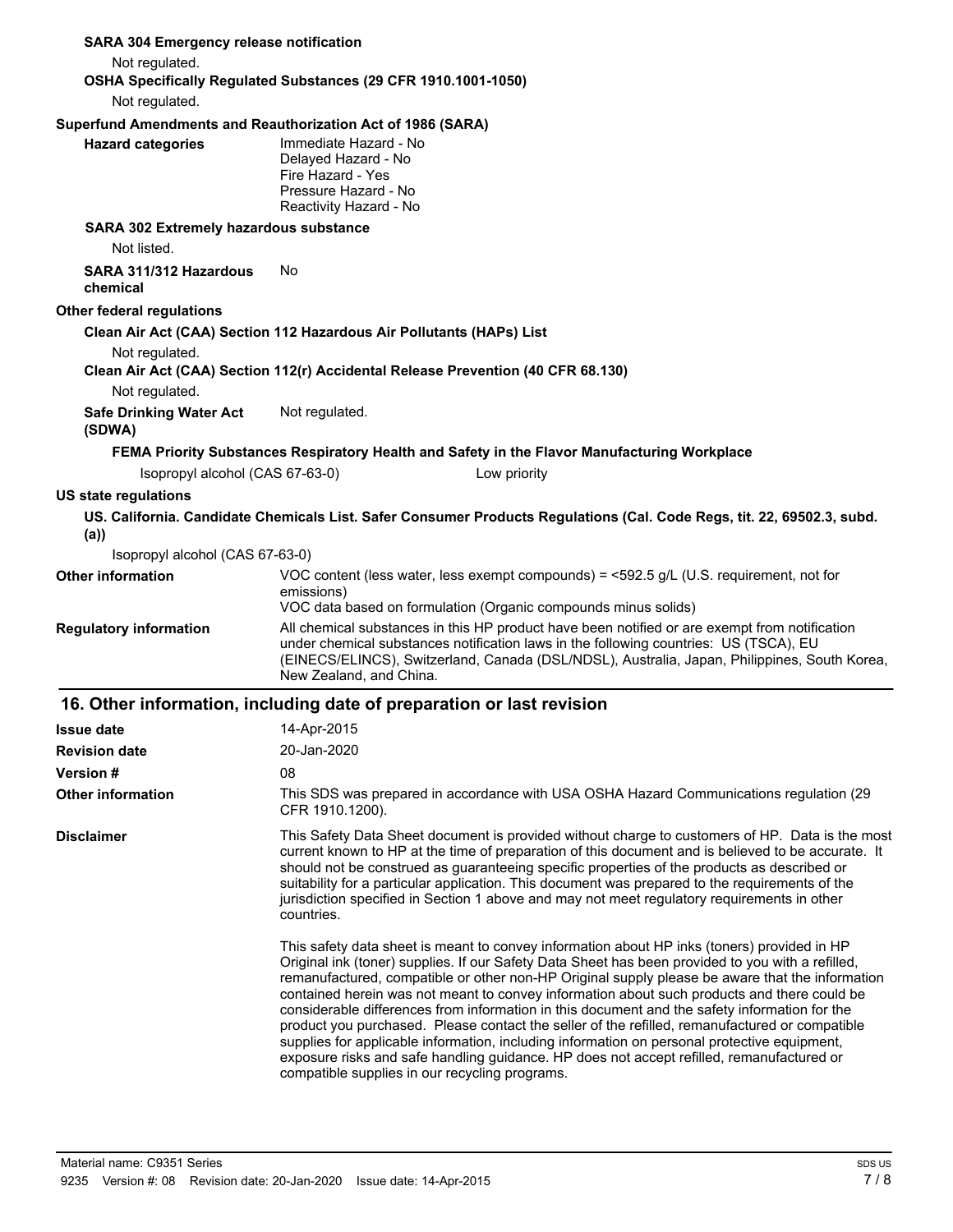#### **Explanation of abbreviations**

| <b>ACGIH</b>  | American Conference of Governmental Industrial Hygienists           |
|---------------|---------------------------------------------------------------------|
| <b>CAS</b>    | <b>Chemical Abstracts Service</b>                                   |
| <b>CERCLA</b> | Comprehensive Environmental Response Compensation and Liability Act |
| <b>CFR</b>    | Code of Federal Regulations                                         |
| <b>COC</b>    | Cleveland Open Cup                                                  |
| <b>DOT</b>    | Department of Transportation                                        |
| <b>EPCRA</b>  | Emergency Planning and Community Right-to-Know Act (aka SARA)       |
| <b>IARC</b>   | International Agency for Research on Cancer                         |
| <b>NIOSH</b>  | National Institute for Occupational Safety and Health               |
| <b>NTP</b>    | National Toxicology Program                                         |
| <b>OSHA</b>   | Occupational Safety and Health Administration                       |
| <b>PEL</b>    | Permissible Exposure Limit                                          |
| <b>RCRA</b>   | Resource Conservation and Recovery Act                              |
| <b>REC</b>    | Recommended                                                         |
| <b>REL</b>    | Recommended Exposure Limit                                          |
| <b>SARA</b>   | Superfund Amendments and Reauthorization Act of 1986                |
| <b>STEL</b>   | Short-Term Exposure Limit                                           |
| <b>TCLP</b>   | <b>Toxicity Characteristics Leaching Procedure</b>                  |
| <b>TLV</b>    | <b>Threshold Limit Value</b>                                        |
| <b>TSCA</b>   | <b>Toxic Substances Control Act</b>                                 |
| <b>VOC</b>    | Volatile Organic Compounds                                          |
|               |                                                                     |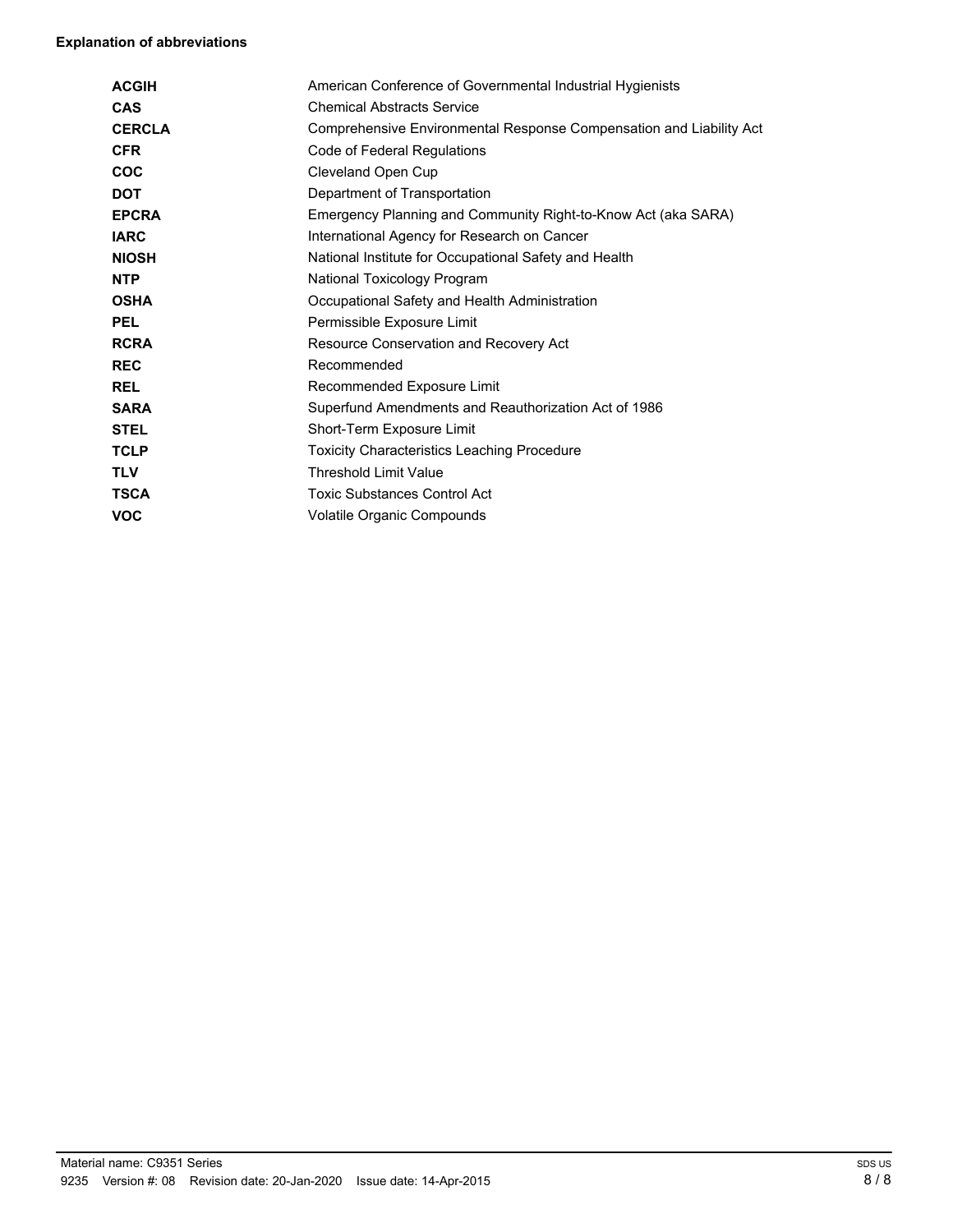

Safety Data Sheet

Table of contents

C9352 Series[C][3]-SDS\_US-English-35.pdf

C9352 Series[M][3]-SDS\_US-English-96.pdf

C9352 Series[Y][3]-SDS\_US-English-99.pdf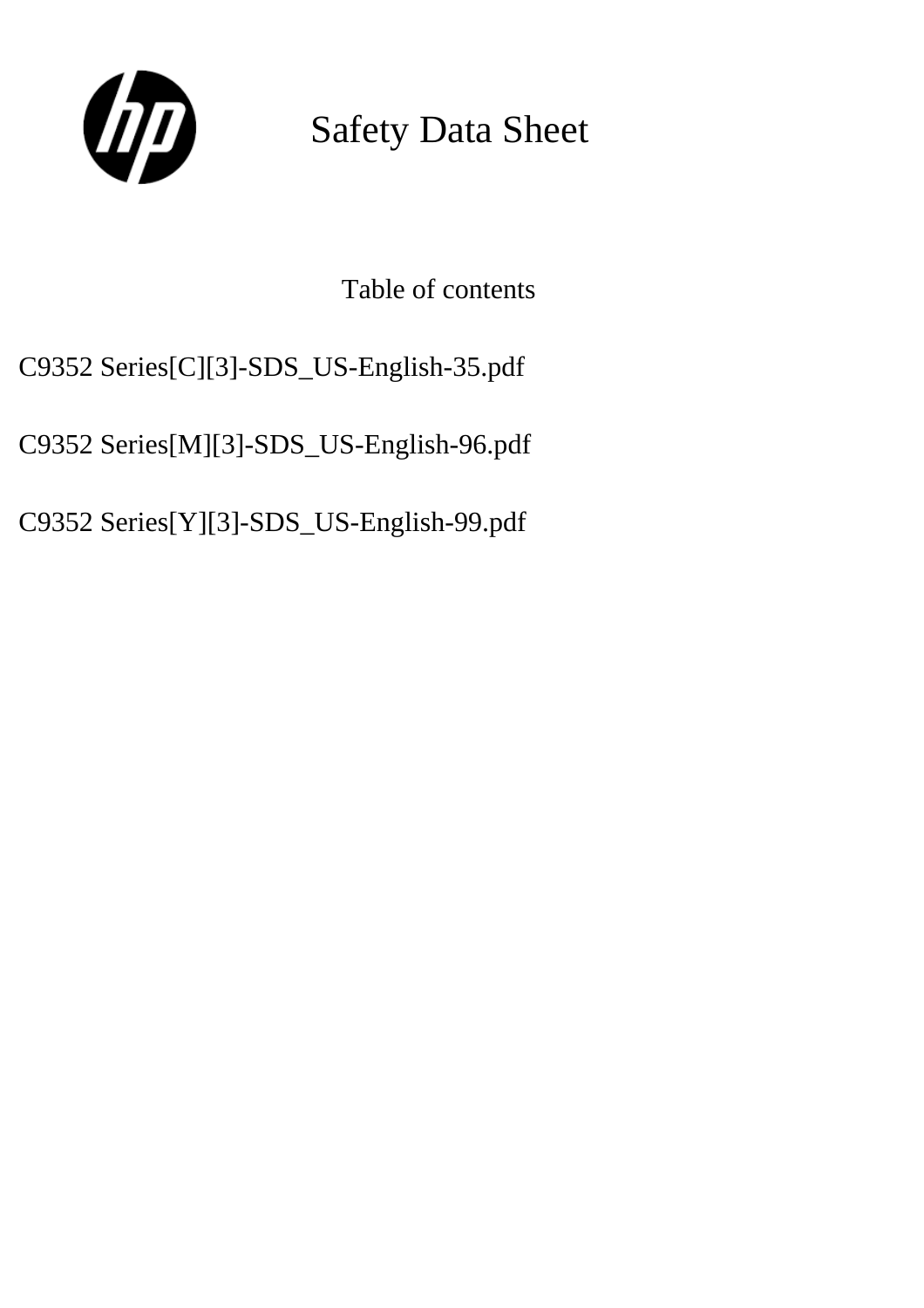

# **SAFETY DATA SHEET**

# **1. Identification**

| <b>Important information</b>                           | *** This Safety Data Sheet is only authorised for use by HP for HP Original products. Any<br>unauthorised use of this Safety Data Sheet is strictly prohibited and may result in legal action<br>being taken by HP. *** |
|--------------------------------------------------------|-------------------------------------------------------------------------------------------------------------------------------------------------------------------------------------------------------------------------|
| <b>Product identifier</b>                              | C9352 Series[C][3]                                                                                                                                                                                                      |
| Other means of identification                          | None.                                                                                                                                                                                                                   |
| Recommended use                                        | Inkjet printing                                                                                                                                                                                                         |
| <b>Recommended restrictions</b>                        | None known.                                                                                                                                                                                                             |
| Manufacturer/Importer/Supplier/Distributor information |                                                                                                                                                                                                                         |
|                                                        | HP Inc.                                                                                                                                                                                                                 |
|                                                        | 1501 Page Mill Road                                                                                                                                                                                                     |
|                                                        | Palo Alto, CA 94304-1112                                                                                                                                                                                                |
|                                                        | <b>United States</b>                                                                                                                                                                                                    |
| <b>Telephone</b>                                       | 650-857-1501                                                                                                                                                                                                            |
| <b>HP Inc. health effects line</b>                     |                                                                                                                                                                                                                         |
| (Toll-free within the US)                              | 1-800-457-4209                                                                                                                                                                                                          |
| (Direct)                                               | 1-760-710-0048                                                                                                                                                                                                          |
| <b>HP Inc. Customer Care</b><br>Line                   |                                                                                                                                                                                                                         |
| (Toll-free within the US)                              | 1-800-474-6836                                                                                                                                                                                                          |
| (Direct)                                               | 1-208-323-2551                                                                                                                                                                                                          |
| Email:                                                 | hpcustomer.inquiries@hp.com                                                                                                                                                                                             |
| 2. Hazard(s) identification                            |                                                                                                                                                                                                                         |
| <b>Physical hazards</b>                                | Not classified.                                                                                                                                                                                                         |
| <b>Health hazards</b>                                  | Not classified.                                                                                                                                                                                                         |
| <b>Environmental hazards</b>                           | Not classified.                                                                                                                                                                                                         |
| <b>OSHA defined hazards</b>                            | Not classified.                                                                                                                                                                                                         |
| Label elements                                         |                                                                                                                                                                                                                         |
| <b>Hazard symbol</b>                                   | None.                                                                                                                                                                                                                   |
| <b>Signal word</b>                                     | None.                                                                                                                                                                                                                   |
| <b>Hazard statement</b>                                | Not available.                                                                                                                                                                                                          |
| <b>Precautionary statement</b>                         |                                                                                                                                                                                                                         |
| <b>Prevention</b>                                      | Not available.                                                                                                                                                                                                          |
| <b>Response</b>                                        | Not available.                                                                                                                                                                                                          |
| <b>Storage</b>                                         | Not available.                                                                                                                                                                                                          |
| <b>Disposal</b>                                        | Not available.                                                                                                                                                                                                          |
| Hazard(s) not otherwise<br>classified (HNOC)           | Potential routes of overexposure to this product are skin and eye contact.<br>Inhalation of vapor and ingestion are not expected to be significant routes of exposure for this<br>product under normal use conditions.  |
|                                                        | Complete toxicity data are not available for this specific formulation.                                                                                                                                                 |

**Supplemental information** This product is not classified as hazardous according to OSHA CFR 1910.1200 (HazCom 2012).

# **3. Composition/information on ingredients**

**Mixtures**

| <b>Chemical name</b>              | Common name and synonyms | <b>CAS number</b> | %      |
|-----------------------------------|--------------------------|-------------------|--------|
| Water                             |                          | 7732-18-5         | 70-90  |
| Material name: C9352 Series CII31 |                          |                   | SDS US |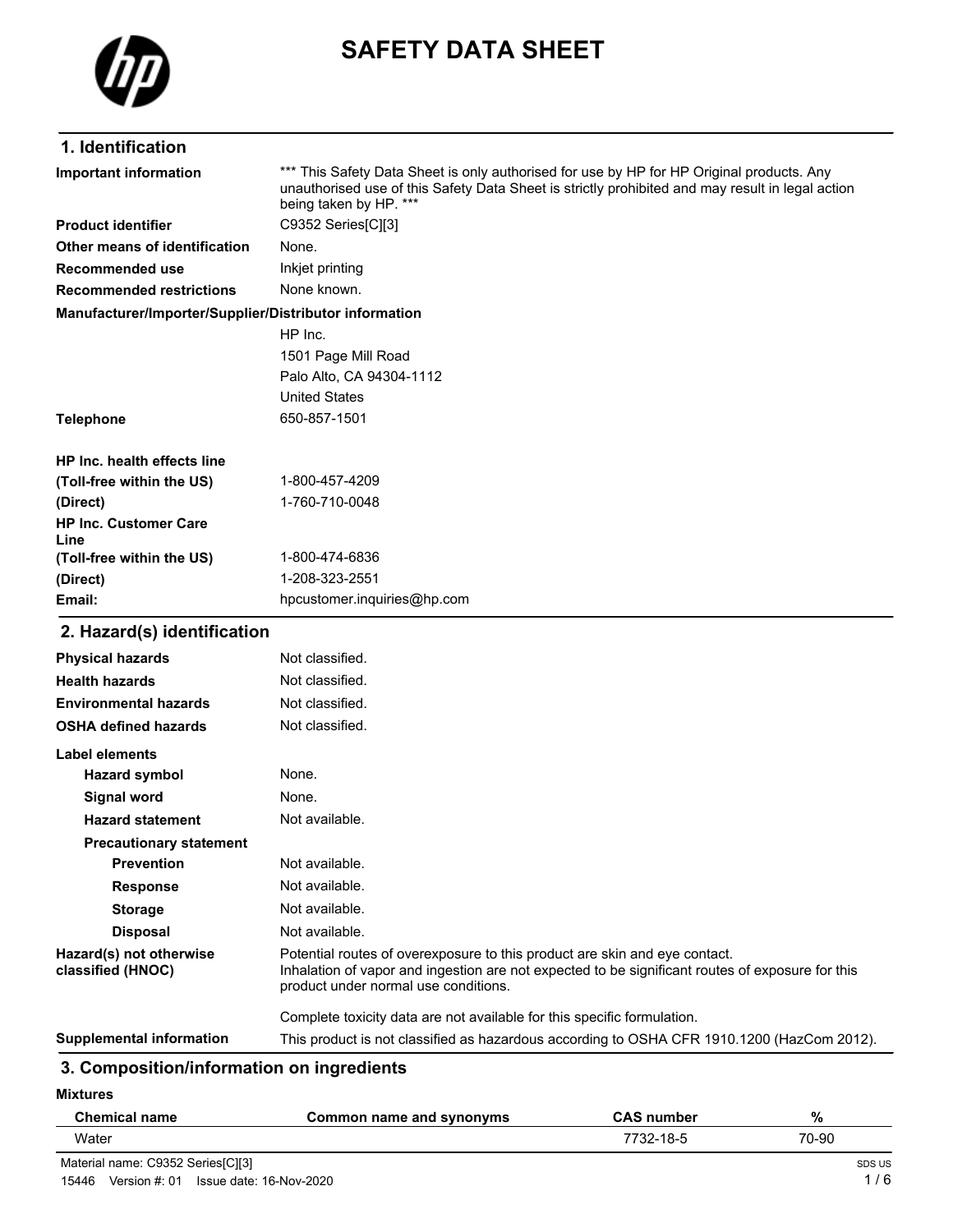| <b>Chemical name</b>                                                             | Common name and synonyms                                                                                                                                                                           | <b>CAS number</b> | $\%$  |
|----------------------------------------------------------------------------------|----------------------------------------------------------------------------------------------------------------------------------------------------------------------------------------------------|-------------------|-------|
| Substituted diol*                                                                |                                                                                                                                                                                                    | Proprietary*      | < 10  |
| Copper phthalocyanine direct dye<br>salt*                                        |                                                                                                                                                                                                    | Proprietary*      | $5$   |
| Magnesium nitrate hexahydrate*                                                   |                                                                                                                                                                                                    | Proprietary*      | < 2.5 |
| <b>Composition comments</b>                                                      | This ink supply contains an aqueous ink formulation.<br>This product has been evaluated using criteria specified in 29 CFR 1910.1200 (Hazard<br>Communication Standard).                           |                   |       |
|                                                                                  | *Proprietary                                                                                                                                                                                       |                   |       |
| 4. First-aid measures                                                            |                                                                                                                                                                                                    |                   |       |
| <b>Inhalation</b>                                                                | Remove to fresh air. If symptoms persist, get medical attention.                                                                                                                                   |                   |       |
| <b>Skin contact</b>                                                              | Wash affected areas thoroughly with mild soap and water. Get medical attention if irritation<br>develops or persists.                                                                              |                   |       |
| Eye contact                                                                      | Do not rub eyes. Immediately flush with large amounts of clean, warm water (low pressure) for at<br>least 15 minutes or until particles are removed. If irritation persists get medical attention. |                   |       |
| Ingestion                                                                        | If ingestion of a large amount does occur, seek medical attention.                                                                                                                                 |                   |       |
| <b>Most important</b><br>symptoms/effects, acute and<br>delayed                  | Not available.                                                                                                                                                                                     |                   |       |
| 5. Fire-fighting measures                                                        |                                                                                                                                                                                                    |                   |       |
| Suitable extinguishing media                                                     | Dry chemical, CO2, water spray or regular foam.                                                                                                                                                    |                   |       |
| Unsuitable extinguishing<br>media                                                | None known.                                                                                                                                                                                        |                   |       |
| Specific hazards arising from<br>the chemical                                    | Not applicable.                                                                                                                                                                                    |                   |       |
| Special protective equipment<br>and precautions for firefighters                 | Not available.                                                                                                                                                                                     |                   |       |
| <b>Specific methods</b>                                                          | None established.                                                                                                                                                                                  |                   |       |
| 6. Accidental release measures                                                   |                                                                                                                                                                                                    |                   |       |
| <b>Personal precautions,</b><br>protective equipment and<br>emergency procedures | Wear appropriate personal protective equipment.                                                                                                                                                    |                   |       |
| <b>Methods and materials for</b><br>containment and cleaning up                  | Dike the spilled material, where this is possible. Absorb with inert absorbent such as dry clay, sand<br>or diatomaceous earth, commercial sorbents, or recover using pumps.                       |                   |       |
| <b>Environmental precautions</b>                                                 | Do not let product enter drains. Do not flush into surface water or sanitary sewer system.                                                                                                         |                   |       |
| 7. Handling and storage                                                          |                                                                                                                                                                                                    |                   |       |
| <b>Precautions for safe handling</b>                                             | Avoid contact with skin, eyes and clothing.                                                                                                                                                        |                   |       |
| Conditions for safe storage,<br>including any incompatibilities                  | Keep out of the reach of children. Keep away from excessive heat or cold.                                                                                                                          |                   |       |
| 8. Exposure controls/personal protection                                         |                                                                                                                                                                                                    |                   |       |
| <b>Biological limit values</b>                                                   | No biological exposure limits noted for the ingredient(s).                                                                                                                                         |                   |       |
| <b>Exposure guidelines</b>                                                       | Exposure limits have not been established for this product.                                                                                                                                        |                   |       |
| Appropriate engineering<br>controls                                              | Use in a well ventilated area.                                                                                                                                                                     |                   |       |
|                                                                                  | Individual protection measures, such as personal protective equipment                                                                                                                              |                   |       |
| <b>Eye/face protection</b>                                                       | Not available.                                                                                                                                                                                     |                   |       |
| <b>Skin protection</b>                                                           |                                                                                                                                                                                                    |                   |       |
| <b>Hand protection</b>                                                           | Not available.                                                                                                                                                                                     |                   |       |
| Other                                                                            | Not available.                                                                                                                                                                                     |                   |       |
| <b>Respiratory protection</b>                                                    | Not available.                                                                                                                                                                                     |                   |       |
| <b>Thermal hazards</b>                                                           | Not available.                                                                                                                                                                                     |                   |       |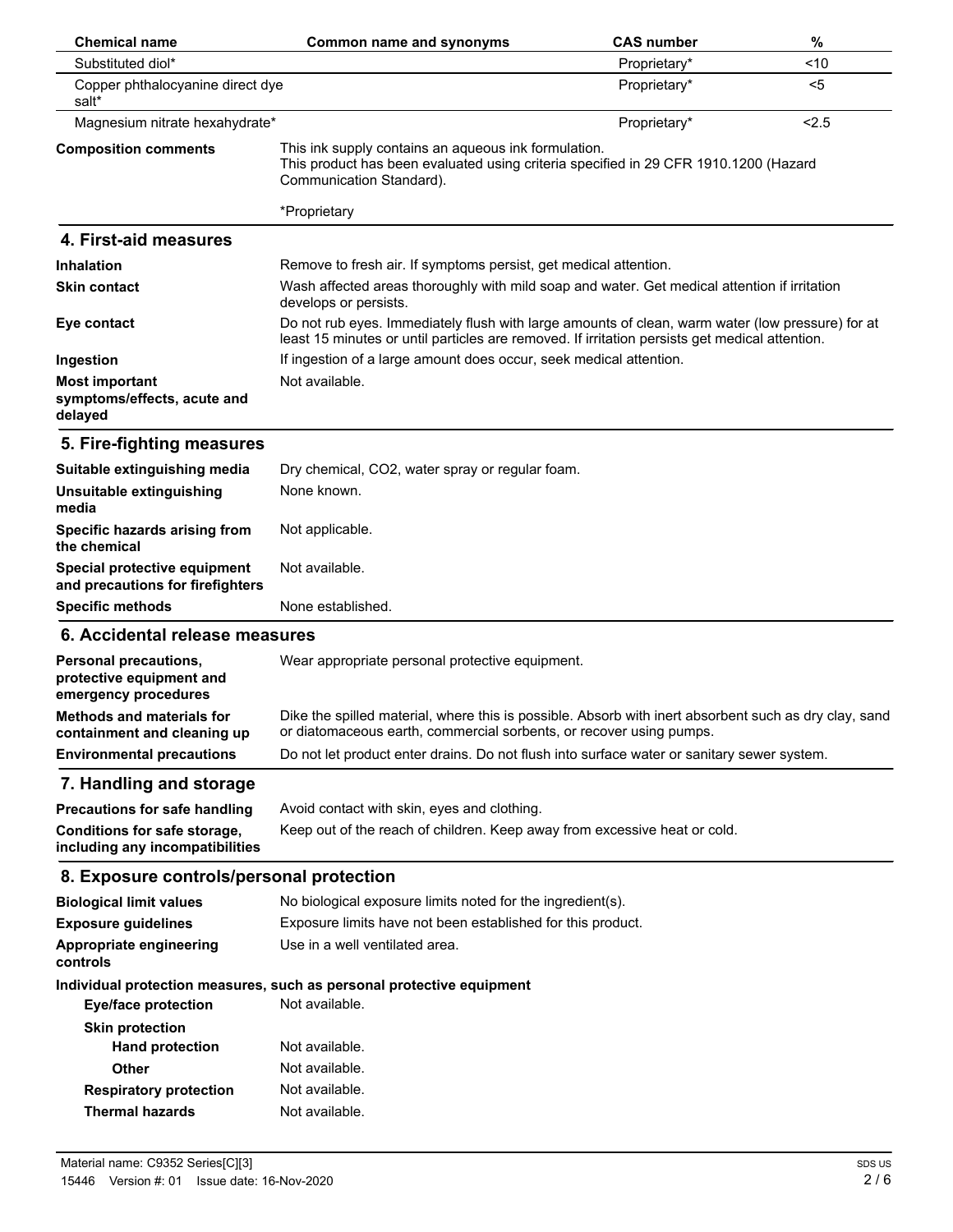#### **9. Physical and chemical properties**

| Appearance                                        |                                                           |
|---------------------------------------------------|-----------------------------------------------------------|
| <b>Physical state</b>                             | Liquid.                                                   |
| <b>Form</b>                                       | Not available.                                            |
| Color                                             | Cyan                                                      |
| Odor                                              | Not available.                                            |
| <b>Odor threshold</b>                             | Not available.                                            |
| pH                                                | $8 - 8.4$                                                 |
| Melting point/freezing point                      | Not available.                                            |
| Initial boiling point and boiling<br>range        | Not determined                                            |
| <b>Flash point</b>                                | > 200.0 °F (> 93.3 °C) Pensky-Martens Closed Cup          |
| <b>Evaporation rate</b>                           | Not determined                                            |
| Flammability (solid, gas)                         | Not available.                                            |
| Upper/lower flammability or explosive limits      |                                                           |
| <b>Flammability limit - lower</b><br>(%)          | Not available.                                            |
| <b>Flammability limit - upper</b><br>(%)          | Not available.                                            |
| Explosive limit - lower (%)                       | Not available.                                            |
| Explosive limit - upper (%)                       | Not available.                                            |
| Vapor pressure                                    | Not determined                                            |
| <b>Vapor density</b>                              | $= 1$ (air = 1.0)                                         |
| Solubility(ies)                                   |                                                           |
| Solubility (water)                                | Soluble in water                                          |
| <b>Partition coefficient</b><br>(n-octanol/water) | Not available.                                            |
| <b>Auto-ignition temperature</b>                  | Not available.                                            |
| <b>Decomposition temperature</b>                  | Not available.                                            |
| <b>Viscosity</b>                                  | $\leq$ 2 cp                                               |
| <b>Other information</b>                          | For other VOC regulatory data/information see Section 15. |
| <b>Oxidizing properties</b>                       | Not determined                                            |
| <b>VOC</b>                                        | $< 171$ g/L                                               |

### **10. Stability and reactivity**

| <b>Reactivity</b>                            | Not available.                                                                                                                                   |
|----------------------------------------------|--------------------------------------------------------------------------------------------------------------------------------------------------|
| <b>Chemical stability</b>                    | Stable under recommended storage conditions.                                                                                                     |
| <b>Possibility of hazardous</b><br>reactions | Will not occur.                                                                                                                                  |
| <b>Conditions to avoid</b>                   | Not available.                                                                                                                                   |
| Incompatible materials                       | Incompatible with strong bases and oxidizing agents.                                                                                             |
| <b>Hazardous decomposition</b><br>products   | Upon decomposition, this product may yield gaseous nitrogen oxides, carbon monoxide, carbon<br>dioxide and/or low molecular weight hydrocarbons. |

### **11. Toxicological information**

#### **Information on likely routes of exposure**

| <b>Inhalation</b>   | Under normal conditions of intended use, this material is not expected to be an inhalation hazard. |
|---------------------|----------------------------------------------------------------------------------------------------|
| <b>Skin contact</b> | Contact with skin may result in mild irritation.                                                   |
| Eye contact         | Contact with eyes may result in mild irritation.                                                   |
| Ingestion           | Health injuries are not known or expected under normal use.                                        |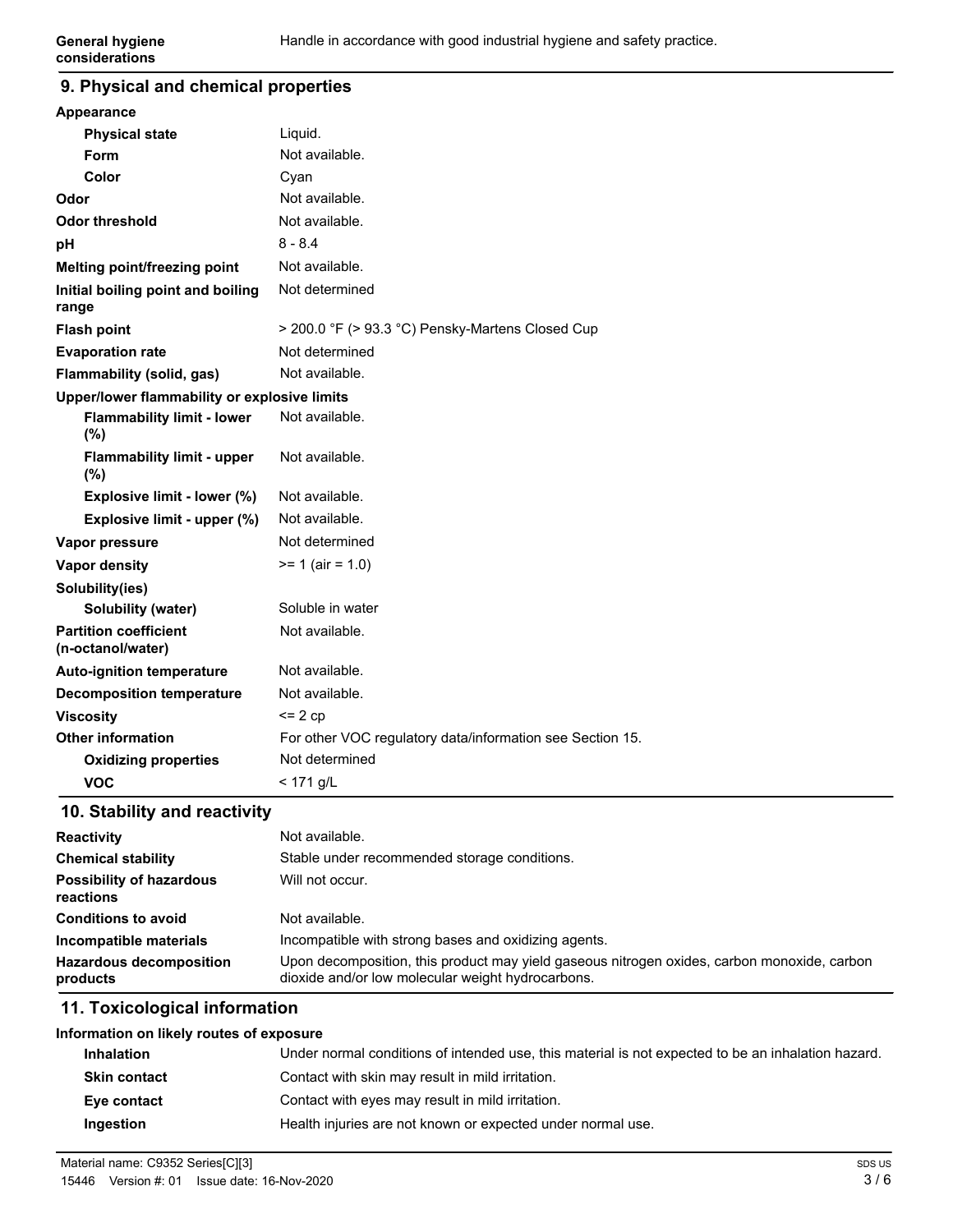| Symptoms related to the<br>physical, chemical and<br>toxicological characteristics | Not available.                                                                                                                               |
|------------------------------------------------------------------------------------|----------------------------------------------------------------------------------------------------------------------------------------------|
| Information on toxicological effects                                               |                                                                                                                                              |
| <b>Acute toxicity</b>                                                              | Based on available data, the classification criteria are not met.                                                                            |
| <b>Skin corrosion/irritation</b>                                                   | Based on available data, the classification criteria are not met.<br>Non irritant in rabbit (OECD 404)                                       |
| Serious eye damage/eye<br>irritation                                               | Based on available data, the classification criteria are not met.<br>Not classified as an irritant according to, Rabbit Enucleated Eye Test. |
| Respiratory or skin sensitization                                                  |                                                                                                                                              |
| <b>Respiratory sensitization</b>                                                   | Based on available data, the classification criteria are not met.                                                                            |
| <b>Skin sensitization</b>                                                          | Based on available data, the classification criteria are not met.                                                                            |
| Germ cell mutagenicity                                                             | Based on available data, the classification criteria are not met.                                                                            |
| Carcinogenicity                                                                    | Based on available data, the classification criteria are not met.                                                                            |
| <b>IARC Monographs. Overall Evaluation of Carcinogenicity</b>                      |                                                                                                                                              |
| Not listed.                                                                        |                                                                                                                                              |
|                                                                                    | OSHA Specifically Regulated Substances (29 CFR 1910.1001-1053)                                                                               |
| Not listed.                                                                        |                                                                                                                                              |
| Not listed.                                                                        | US. National Toxicology Program (NTP) Report on Carcinogens                                                                                  |
|                                                                                    | Based on available data, the classification criteria are not met.                                                                            |
| <b>Reproductive toxicity</b>                                                       |                                                                                                                                              |
| Specific target organ toxicity -<br>single exposure                                | Based on available data, the classification criteria are not met.                                                                            |
| Specific target organ toxicity -<br>repeated exposure                              | Based on available data, the classification criteria are not met.                                                                            |

| repeated exposure          |                                                                                                                                                                 |
|----------------------------|-----------------------------------------------------------------------------------------------------------------------------------------------------------------|
| <b>Aspiration hazard</b>   | Based on available data, the classification criteria are not met.                                                                                               |
| <b>Further information</b> | Complete toxicity data are not available for this specific formulation<br>Refer to Section 2 for potential health effects and Section 4 for first aid measures. |

# **12. Ecological information**

| <b>Aquatic toxicity</b>          | This product has not been tested for ecological effects. |
|----------------------------------|----------------------------------------------------------|
| <b>Ecotoxicity</b>               | No ecotoxicity data noted for the ingredient(s).         |
| Persistence and degradability    | Not available.                                           |
| <b>Bioaccumulative potential</b> | Not available.                                           |
| Mobility in soil                 | Not available.                                           |
| Other adverse effects            | Not available.                                           |

# **13. Disposal considerations**

| <b>Disposal instructions</b> | Do not dispose of together with general office waste.<br>Do not allow this material to drain into sewers/water supplies.<br>Dispose of waste material according to Local, State, Federal, and Provincial Environmental<br>Regulations.                                            |
|------------------------------|-----------------------------------------------------------------------------------------------------------------------------------------------------------------------------------------------------------------------------------------------------------------------------------|
|                              | HP's Planet Partners (trademark) supplies recycling program enables simple, convenient recycling<br>of HP original inkiet and Laser Jet supplies. For more information and to determine if this service<br>is available in your location, please visit http://www.hp.com/recycle. |

# **14. Transport information**

| UN number                    | Not available. |
|------------------------------|----------------|
| UN proper shipping name      | Not Regulated  |
| Transport hazard class(es)   |                |
| Class                        | Not available. |
| <b>Subsidiary risk</b>       |                |
| <b>Packing group</b>         | Not available. |
| <b>Environmental hazards</b> |                |
| <b>Marine pollutant</b>      | N٥             |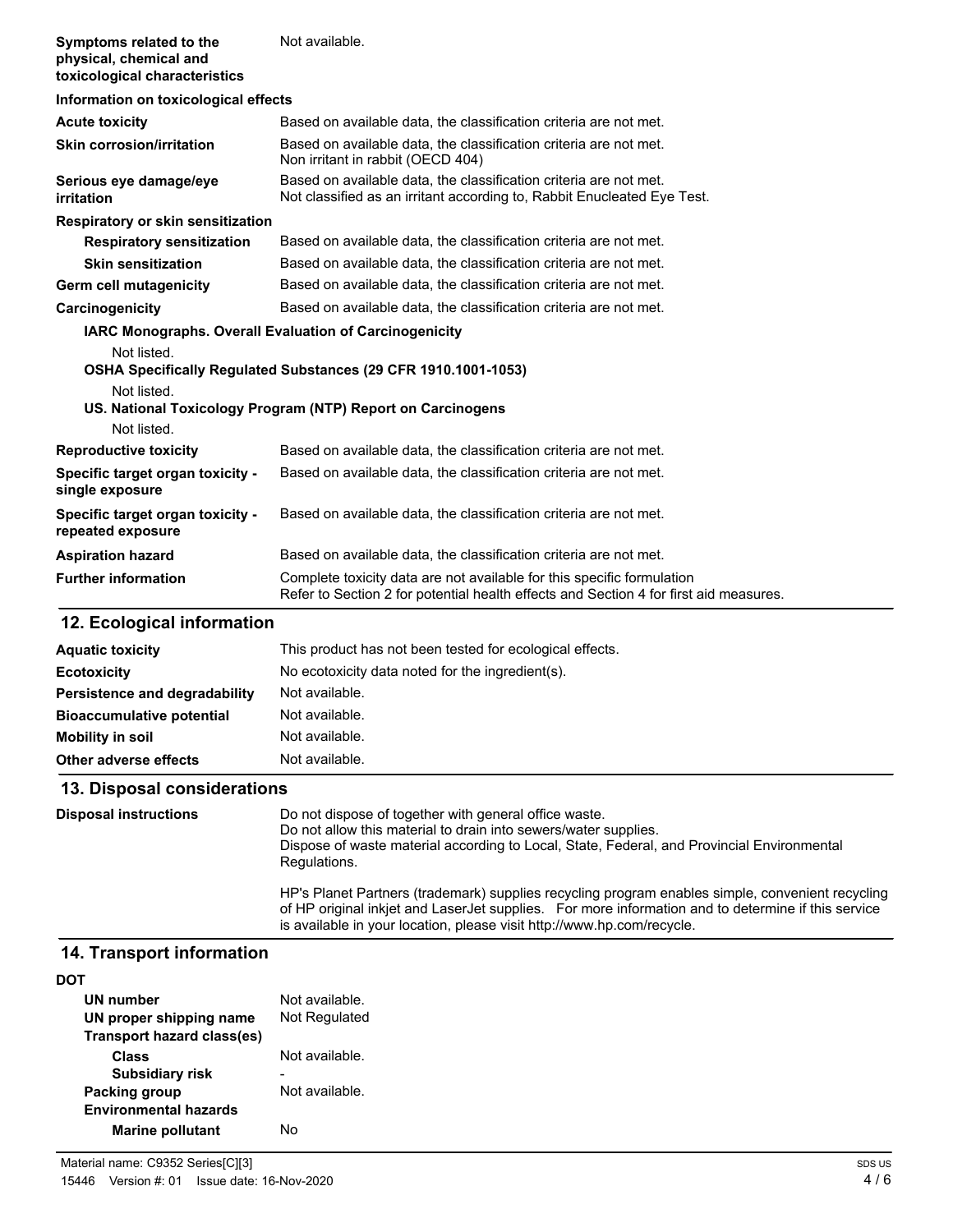**Special precautions for user** Not available.

| <b>IATA</b>                                 |                                                                                          |
|---------------------------------------------|------------------------------------------------------------------------------------------|
| <b>UN number</b>                            | Not available.                                                                           |
| UN proper shipping name                     | Not Regulated                                                                            |
| <b>Transport hazard class(es)</b>           |                                                                                          |
| <b>Class</b>                                | Not available.                                                                           |
| <b>Subsidiary risk</b>                      |                                                                                          |
| Packing group                               | Not available.                                                                           |
| <b>Environmental hazards</b>                | <b>No</b>                                                                                |
| Special precautions for user Not available. |                                                                                          |
| <b>IMDG</b>                                 |                                                                                          |
| <b>UN number</b>                            | Not available.                                                                           |
| UN proper shipping name                     | Not Regulated                                                                            |
| Transport hazard class(es)                  |                                                                                          |
| <b>Class</b>                                | Not available.                                                                           |
| <b>Subsidiary risk</b>                      |                                                                                          |
| <b>Packing group</b>                        | Not available.                                                                           |
| <b>Transport hazard class(es)</b>           |                                                                                          |
| <b>Marine pollutant</b>                     | No                                                                                       |
| <b>EmS</b>                                  | Not available.                                                                           |
| Special precautions for user Not available. |                                                                                          |
| <b>ADR</b>                                  |                                                                                          |
| <b>UN number</b>                            | Not available.                                                                           |
| UN proper shipping name                     | Not Regulated                                                                            |
| <b>Transport hazard class(es)</b>           |                                                                                          |
| <b>Class</b>                                | Not available.                                                                           |
| <b>Subsidiary risk</b>                      |                                                                                          |
| Hazard No. (ADR)                            | Not available.                                                                           |
| <b>Tunnel restriction code</b>              | Not available.                                                                           |
| Packing group                               | Not available.                                                                           |
| <b>Environmental hazards</b>                | Nο                                                                                       |
| Special precautions for user Not available. |                                                                                          |
| <b>Further information</b>                  | Not a dangerous good under DOT, IATA, ADR, IMDG, or RID.                                 |
|                                             | Transport in bulk according to Annex II of MARPOL73/78 and the IBC code: Not applicable. |

### **15. Regulatory information**

**US federal regulations** US TSCA 12(b): Does not contain listed chemicals.

#### **Toxic Substances Control Act (TSCA)**

#### **TSCA Section 12(b) Export Notification (40 CFR 707, Subpt. D)**

Not regulated.

**CERCLA Hazardous Substance List (40 CFR 302.4)**

Not listed.

**SARA 304 Emergency release notification**

Not regulated.

**OSHA Specifically Regulated Substances (29 CFR 1910.1001-1053)**

### Not listed.

### **Superfund Amendments and Reauthorization Act of 1986 (SARA)**

### **SARA 302 Extremely hazardous substance**

Not listed.

#### **SARA 311/312 Hazardous** No **chemical**

### **Other federal regulations**

# **Clean Air Act (CAA) Section 112 Hazardous Air Pollutants (HAPs) List**

No intentionally added HAP substances.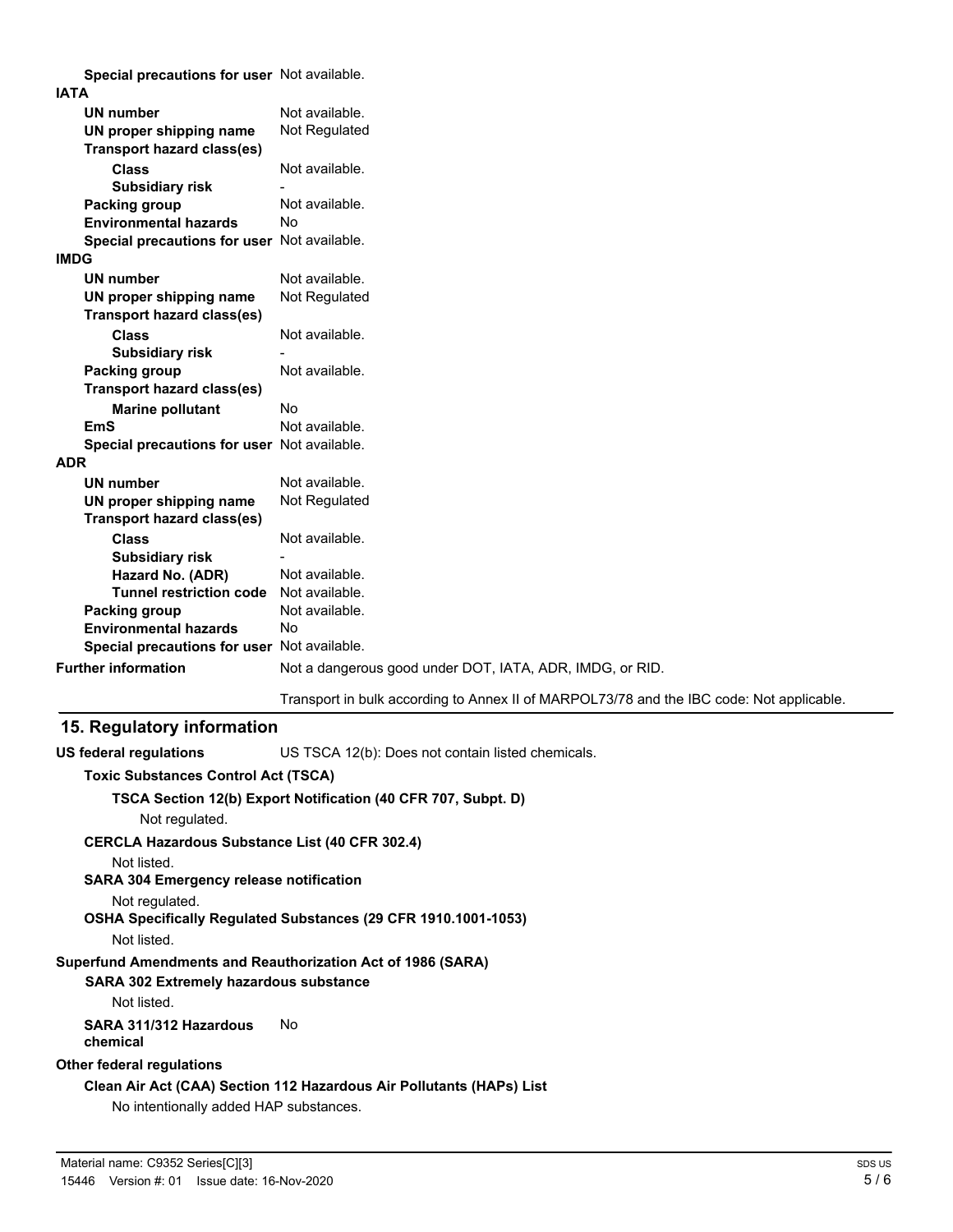|                                          | Clean Air Act (CAA) Section 112(r) Accidental Release Prevention (40 CFR 68.130)                                                                                                                                                                                                                                                                                                                                                                                                                                                                                                                                                                                                                                                                                                                                                                     |
|------------------------------------------|------------------------------------------------------------------------------------------------------------------------------------------------------------------------------------------------------------------------------------------------------------------------------------------------------------------------------------------------------------------------------------------------------------------------------------------------------------------------------------------------------------------------------------------------------------------------------------------------------------------------------------------------------------------------------------------------------------------------------------------------------------------------------------------------------------------------------------------------------|
| Not regulated.                           |                                                                                                                                                                                                                                                                                                                                                                                                                                                                                                                                                                                                                                                                                                                                                                                                                                                      |
| <b>Safe Drinking Water Act</b><br>(SDWA) | Not regulated.                                                                                                                                                                                                                                                                                                                                                                                                                                                                                                                                                                                                                                                                                                                                                                                                                                       |
| <b>Other information</b>                 | VOC content (less water, less exempt compounds) = 611 g/L (U.S. requirement, not for emissions)<br>VOC data based on formulation (Organic compounds minus solids)                                                                                                                                                                                                                                                                                                                                                                                                                                                                                                                                                                                                                                                                                    |
| <b>Regulatory information</b>            | All chemical substances in this HP product have been notified or are exempt from notification<br>under chemical substances notification laws in the following countries: US (TSCA), EU<br>(EINECS/ELINCS), Switzerland, Canada (DSL/NDSL), Australia, Japan, Philippines, South Korea,<br>New Zealand, and China.                                                                                                                                                                                                                                                                                                                                                                                                                                                                                                                                    |
|                                          | 16. Other information, including date of preparation or last revision                                                                                                                                                                                                                                                                                                                                                                                                                                                                                                                                                                                                                                                                                                                                                                                |
| <b>Issue date</b>                        | 16-Nov-2020                                                                                                                                                                                                                                                                                                                                                                                                                                                                                                                                                                                                                                                                                                                                                                                                                                          |
| <b>Version #</b>                         | 01                                                                                                                                                                                                                                                                                                                                                                                                                                                                                                                                                                                                                                                                                                                                                                                                                                                   |
| <b>Other information</b>                 | This SDS was prepared in accordance with USA OSHA Hazard Communications regulation (29<br>CFR 1910.1200).                                                                                                                                                                                                                                                                                                                                                                                                                                                                                                                                                                                                                                                                                                                                            |
| <b>Disclaimer</b>                        | This Safety Data Sheet document is provided without charge to customers of HP. Data is the most<br>current known to HP at the time of preparation of this document and is believed to be accurate. It<br>should not be construed as guaranteeing specific properties of the products as described or<br>suitability for a particular application. This document was prepared to the requirements of the<br>jurisdiction specified in Section 1 above and may not meet regulatory requirements in other<br>countries.                                                                                                                                                                                                                                                                                                                                 |
|                                          | This safety data sheet is meant to convey information about HP inks (toners) provided in HP<br>Original ink (toner) supplies. If our Safety Data Sheet has been provided to you with a refilled,<br>remanufactured, compatible or other non-HP Original supply please be aware that the information<br>contained herein was not meant to convey information about such products and there could be<br>considerable differences from information in this document and the safety information for the<br>product you purchased. Please contact the seller of the refilled, remanufactured or compatible<br>supplies for applicable information, including information on personal protective equipment,<br>exposure risks and safe handling guidance. HP does not accept refilled, remanufactured or<br>compatible supplies in our recycling programs. |
| <b>Explanation of abbreviations</b>      |                                                                                                                                                                                                                                                                                                                                                                                                                                                                                                                                                                                                                                                                                                                                                                                                                                                      |
| <b>ACGIH</b>                             | American Conference of Governmental Industrial Hygienists                                                                                                                                                                                                                                                                                                                                                                                                                                                                                                                                                                                                                                                                                                                                                                                            |
| <b>CAS</b>                               | <b>Chemical Abstracts Service</b>                                                                                                                                                                                                                                                                                                                                                                                                                                                                                                                                                                                                                                                                                                                                                                                                                    |
| <b>CERCLA</b>                            | Comprehensive Environmental Response Compensation and Liability Act                                                                                                                                                                                                                                                                                                                                                                                                                                                                                                                                                                                                                                                                                                                                                                                  |
| <b>CFR</b>                               | Code of Federal Regulations                                                                                                                                                                                                                                                                                                                                                                                                                                                                                                                                                                                                                                                                                                                                                                                                                          |
| <b>COC</b>                               | <b>Cleveland Open Cup</b>                                                                                                                                                                                                                                                                                                                                                                                                                                                                                                                                                                                                                                                                                                                                                                                                                            |
| <b>DOT</b>                               | Department of Transportation                                                                                                                                                                                                                                                                                                                                                                                                                                                                                                                                                                                                                                                                                                                                                                                                                         |
| <b>EPCRA</b>                             | Emergency Planning and Community Right-to-Know Act (aka SARA)                                                                                                                                                                                                                                                                                                                                                                                                                                                                                                                                                                                                                                                                                                                                                                                        |
| <b>IARC</b>                              | International Agency for Research on Cancer                                                                                                                                                                                                                                                                                                                                                                                                                                                                                                                                                                                                                                                                                                                                                                                                          |
| <b>NIOSH</b>                             | National Institute for Occupational Safety and Health                                                                                                                                                                                                                                                                                                                                                                                                                                                                                                                                                                                                                                                                                                                                                                                                |
| <b>NTP</b>                               | National Toxicology Program                                                                                                                                                                                                                                                                                                                                                                                                                                                                                                                                                                                                                                                                                                                                                                                                                          |
| <b>OSHA</b>                              | Occupational Safety and Health Administration                                                                                                                                                                                                                                                                                                                                                                                                                                                                                                                                                                                                                                                                                                                                                                                                        |
| <b>PEL</b>                               | Permissible Exposure Limit                                                                                                                                                                                                                                                                                                                                                                                                                                                                                                                                                                                                                                                                                                                                                                                                                           |
| <b>RCRA</b>                              | Resource Conservation and Recovery Act                                                                                                                                                                                                                                                                                                                                                                                                                                                                                                                                                                                                                                                                                                                                                                                                               |
| <b>REC</b>                               | Recommended                                                                                                                                                                                                                                                                                                                                                                                                                                                                                                                                                                                                                                                                                                                                                                                                                                          |
| <b>REL</b>                               | Recommended Exposure Limit                                                                                                                                                                                                                                                                                                                                                                                                                                                                                                                                                                                                                                                                                                                                                                                                                           |
|                                          | Superfund Amendments and Reauthorization Act of 1986                                                                                                                                                                                                                                                                                                                                                                                                                                                                                                                                                                                                                                                                                                                                                                                                 |
| <b>SARA</b>                              |                                                                                                                                                                                                                                                                                                                                                                                                                                                                                                                                                                                                                                                                                                                                                                                                                                                      |
| <b>STEL</b>                              | Short-Term Exposure Limit                                                                                                                                                                                                                                                                                                                                                                                                                                                                                                                                                                                                                                                                                                                                                                                                                            |
| <b>TCLP</b>                              | <b>Toxicity Characteristics Leaching Procedure</b>                                                                                                                                                                                                                                                                                                                                                                                                                                                                                                                                                                                                                                                                                                                                                                                                   |
| <b>TLV</b>                               | <b>Threshold Limit Value</b>                                                                                                                                                                                                                                                                                                                                                                                                                                                                                                                                                                                                                                                                                                                                                                                                                         |
| <b>TSCA</b>                              | <b>Toxic Substances Control Act</b>                                                                                                                                                                                                                                                                                                                                                                                                                                                                                                                                                                                                                                                                                                                                                                                                                  |
| <b>VOC</b>                               | Volatile Organic Compounds                                                                                                                                                                                                                                                                                                                                                                                                                                                                                                                                                                                                                                                                                                                                                                                                                           |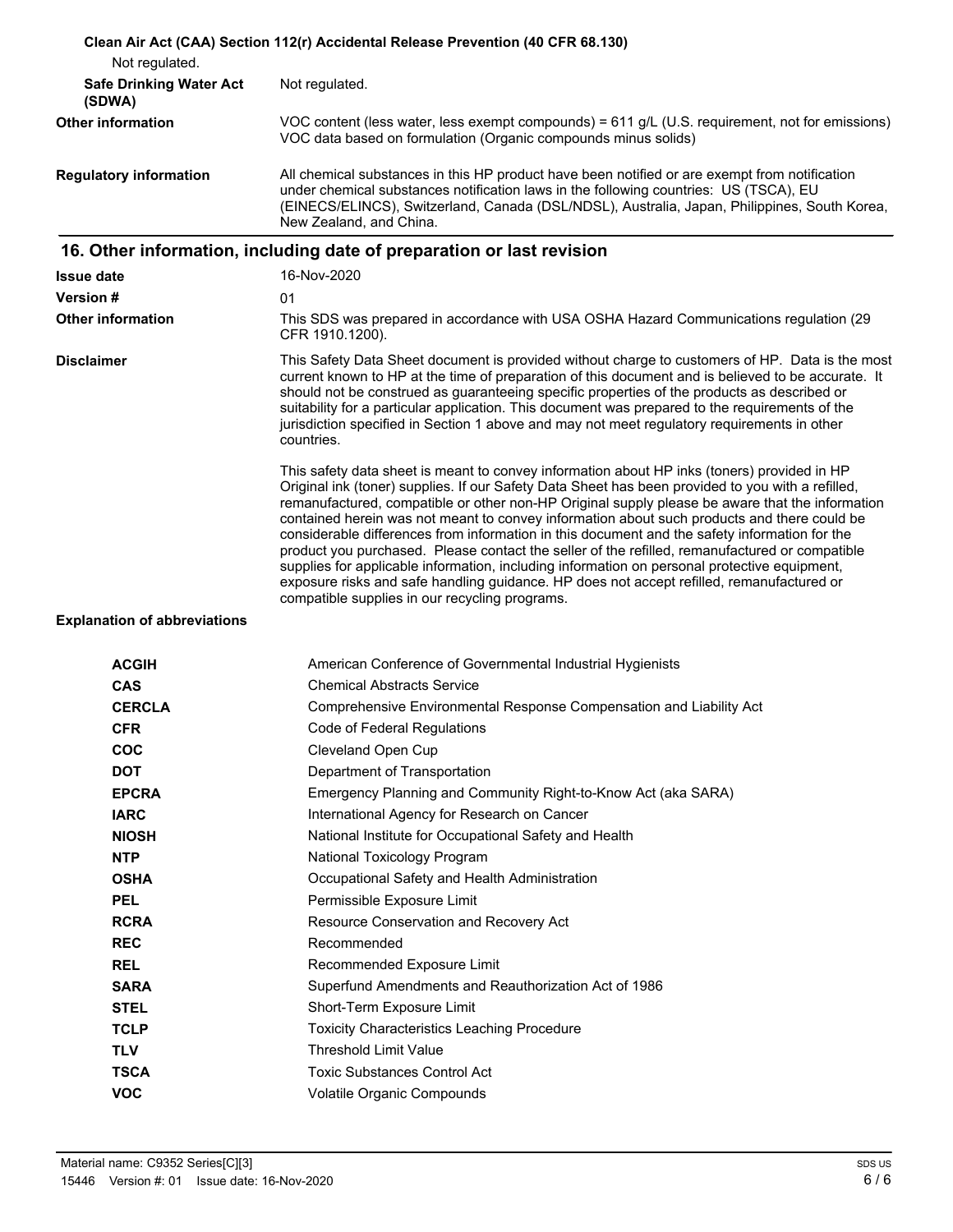

# **SAFETY DATA SHEET**

# **1. Identification**

| <b>Important information</b>                           | *** This Safety Data Sheet is only authorised for use by HP for HP Original products. Any<br>unauthorised use of this Safety Data Sheet is strictly prohibited and may result in legal action<br>being taken by HP. *** |
|--------------------------------------------------------|-------------------------------------------------------------------------------------------------------------------------------------------------------------------------------------------------------------------------|
| <b>Product identifier</b>                              | C9352 Series[M][3]                                                                                                                                                                                                      |
| Other means of identification                          | None.                                                                                                                                                                                                                   |
| Recommended use                                        | Inkjet printing                                                                                                                                                                                                         |
| <b>Recommended restrictions</b>                        | None known.                                                                                                                                                                                                             |
| Manufacturer/Importer/Supplier/Distributor information |                                                                                                                                                                                                                         |
|                                                        | HP Inc.                                                                                                                                                                                                                 |
|                                                        | 1501 Page Mill Road                                                                                                                                                                                                     |
|                                                        | Palo Alto, CA 94304-1112                                                                                                                                                                                                |
|                                                        | <b>United States</b>                                                                                                                                                                                                    |
| <b>Telephone</b>                                       | 650-857-1501                                                                                                                                                                                                            |
| HP Inc. health effects line                            |                                                                                                                                                                                                                         |
| (Toll-free within the US)                              | 1-800-457-4209                                                                                                                                                                                                          |
| (Direct)                                               | 1-760-710-0048                                                                                                                                                                                                          |
| <b>HP Inc. Customer Care</b><br>Line                   |                                                                                                                                                                                                                         |
| (Toll-free within the US)                              | 1-800-474-6836                                                                                                                                                                                                          |
| (Direct)                                               | 1-208-323-2551                                                                                                                                                                                                          |
| Email:                                                 | hpcustomer.inquiries@hp.com                                                                                                                                                                                             |
| 2. Hazard(s) identification                            |                                                                                                                                                                                                                         |
| <b>Physical hazards</b>                                | Not classified.                                                                                                                                                                                                         |
| <b>Health hazards</b>                                  | Not classified.                                                                                                                                                                                                         |
| <b>Environmental hazards</b>                           | Not classified.                                                                                                                                                                                                         |
| <b>OSHA defined hazards</b>                            | Not classified.                                                                                                                                                                                                         |
| Label elements                                         |                                                                                                                                                                                                                         |
| <b>Hazard symbol</b>                                   | None.                                                                                                                                                                                                                   |
| Signal word                                            | None.                                                                                                                                                                                                                   |
| <b>Hazard statement</b>                                | Not available.                                                                                                                                                                                                          |
| <b>Precautionary statement</b>                         |                                                                                                                                                                                                                         |
| Prevention                                             | Not available.                                                                                                                                                                                                          |
| <b>Response</b>                                        | Not available.                                                                                                                                                                                                          |
| <b>Storage</b>                                         | Not available.                                                                                                                                                                                                          |
| <b>Disposal</b>                                        | Not available.                                                                                                                                                                                                          |
| Hazard(s) not otherwise<br>classified (HNOC)           | Potential routes of overexposure to this product are skin and eye contact.<br>Inhalation of vapor and ingestion are not expected to be significant routes of exposure for this<br>product under normal use conditions.  |
|                                                        | Complete toxicity data are not available for this specific formulation.                                                                                                                                                 |
| <b>Supplemental information</b>                        | This product is not classified as hazardous according to OSHA CFR 1910.1200 (HazCom 2012).                                                                                                                              |

# **3. Composition/information on ingredients**

**Mixtures**

| <b>Chemical name</b>              | Common name and synonyms | <b>CAS number</b> | %      |
|-----------------------------------|--------------------------|-------------------|--------|
| Water                             |                          | 7732-18-5         | 65-90  |
| Material name: C9352 Series[M][3] |                          |                   | SDS US |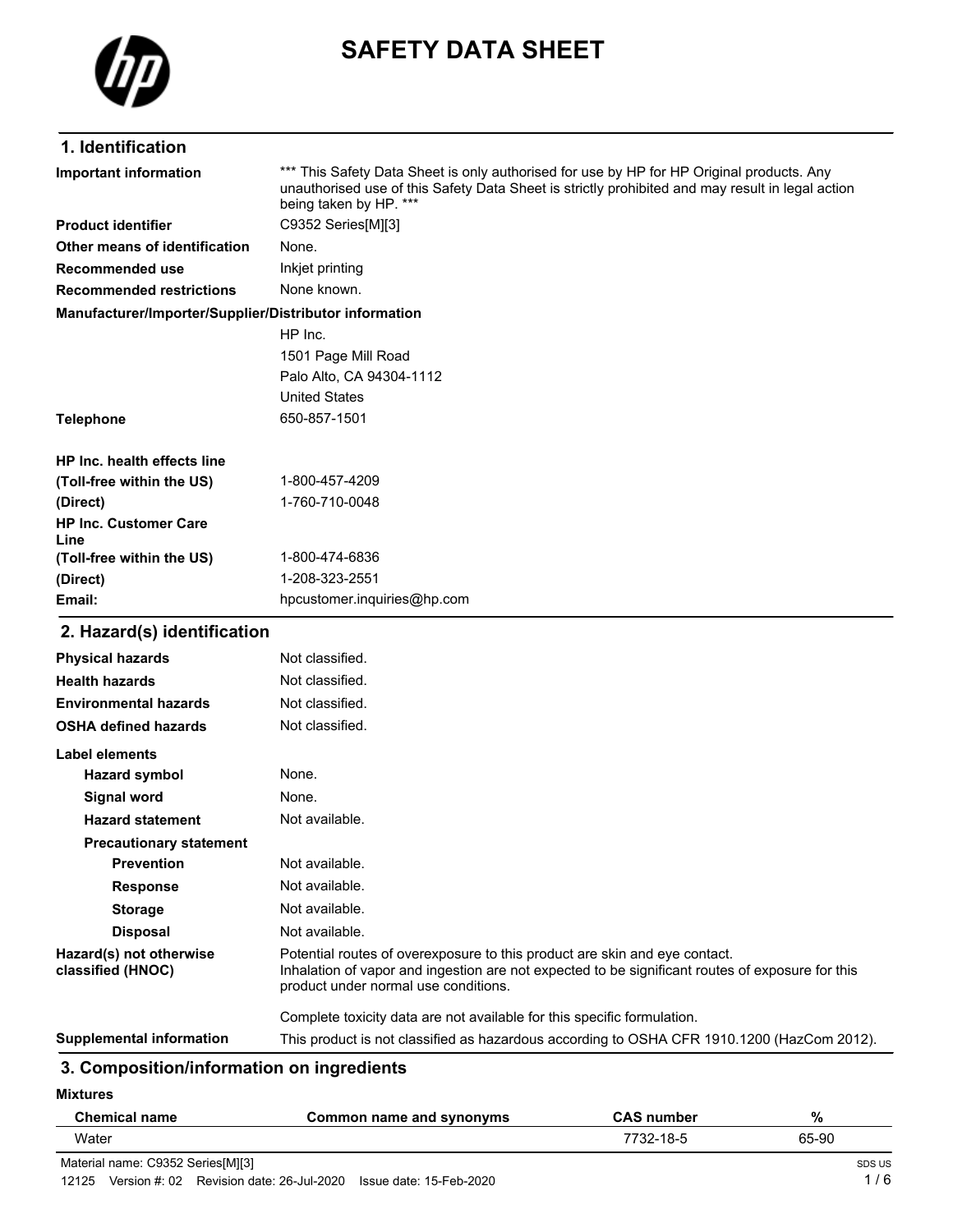| <b>Chemical name</b>                                                      | <b>Common name and synonyms</b>                                                                                                                                                                    | <b>CAS number</b> | %     |
|---------------------------------------------------------------------------|----------------------------------------------------------------------------------------------------------------------------------------------------------------------------------------------------|-------------------|-------|
| Hydroxy alkylated lactam*                                                 |                                                                                                                                                                                                    | Proprietary*      | < 7.5 |
| Polycyclic sulfonic acid, TMA salt*                                       |                                                                                                                                                                                                    | Proprietary*      | < 7.5 |
| <b>Composition comments</b>                                               | This ink supply contains an aqueous ink formulation.<br>This product has been evaluated using criteria specified in 29 CFR 1910.1200 (Hazard<br>Communication Standard).                           |                   |       |
|                                                                           | *Proprietary                                                                                                                                                                                       |                   |       |
| 4. First-aid measures                                                     |                                                                                                                                                                                                    |                   |       |
| <b>Inhalation</b>                                                         | Remove to fresh air. If symptoms persist, get medical attention.                                                                                                                                   |                   |       |
| <b>Skin contact</b>                                                       | Wash affected areas thoroughly with mild soap and water. Get medical attention if irritation<br>develops or persists.                                                                              |                   |       |
| Eye contact                                                               | Do not rub eyes. Immediately flush with large amounts of clean, warm water (low pressure) for at<br>least 15 minutes or until particles are removed. If irritation persists get medical attention. |                   |       |
| Ingestion                                                                 | If ingestion of a large amount does occur, seek medical attention.                                                                                                                                 |                   |       |
| <b>Most important</b><br>symptoms/effects, acute and<br>delayed           | Not available.                                                                                                                                                                                     |                   |       |
| 5. Fire-fighting measures                                                 |                                                                                                                                                                                                    |                   |       |
| Suitable extinguishing media                                              | Dry chemical, CO2, water spray or regular foam.                                                                                                                                                    |                   |       |
| Unsuitable extinguishing<br>media                                         | None known.                                                                                                                                                                                        |                   |       |
| Specific hazards arising from<br>the chemical                             | Not applicable.                                                                                                                                                                                    |                   |       |
| Special protective equipment<br>and precautions for firefighters          | Not available.                                                                                                                                                                                     |                   |       |
| <b>Specific methods</b>                                                   | None established.                                                                                                                                                                                  |                   |       |
| 6. Accidental release measures                                            |                                                                                                                                                                                                    |                   |       |
| Personal precautions,<br>protective equipment and<br>emergency procedures | Wear appropriate personal protective equipment.                                                                                                                                                    |                   |       |
| <b>Methods and materials for</b><br>containment and cleaning up           | Dike the spilled material, where this is possible. Absorb with inert absorbent such as dry clay, sand<br>or diatomaceous earth, commercial sorbents, or recover using pumps.                       |                   |       |
| <b>Environmental precautions</b>                                          | Do not let product enter drains. Do not flush into surface water or sanitary sewer system.                                                                                                         |                   |       |
| 7. Handling and storage                                                   |                                                                                                                                                                                                    |                   |       |
| <b>Precautions for safe handling</b>                                      | Avoid contact with skin, eyes and clothing.                                                                                                                                                        |                   |       |
| Conditions for safe storage,<br>including any incompatibilities           | Keep out of the reach of children. Keep away from excessive heat or cold.                                                                                                                          |                   |       |
| 8. Exposure controls/personal protection                                  |                                                                                                                                                                                                    |                   |       |
| <b>Biological limit values</b>                                            | No biological exposure limits noted for the ingredient(s).                                                                                                                                         |                   |       |
| <b>Exposure guidelines</b>                                                | Exposure limits have not been established for this product.                                                                                                                                        |                   |       |
| Appropriate engineering<br>controls                                       | Use in a well ventilated area.                                                                                                                                                                     |                   |       |
|                                                                           | Individual protection measures, such as personal protective equipment                                                                                                                              |                   |       |
| <b>Eye/face protection</b>                                                | Not available.                                                                                                                                                                                     |                   |       |
| <b>Skin protection</b>                                                    |                                                                                                                                                                                                    |                   |       |
| <b>Hand protection</b>                                                    | Not available.                                                                                                                                                                                     |                   |       |
| <b>Other</b>                                                              | Not available.                                                                                                                                                                                     |                   |       |
| <b>Respiratory protection</b>                                             | Not available.                                                                                                                                                                                     |                   |       |
| <b>Thermal hazards</b>                                                    | Not available.                                                                                                                                                                                     |                   |       |
| <b>General hygiene</b><br>considerations                                  | Handle in accordance with good industrial hygiene and safety practice.                                                                                                                             |                   |       |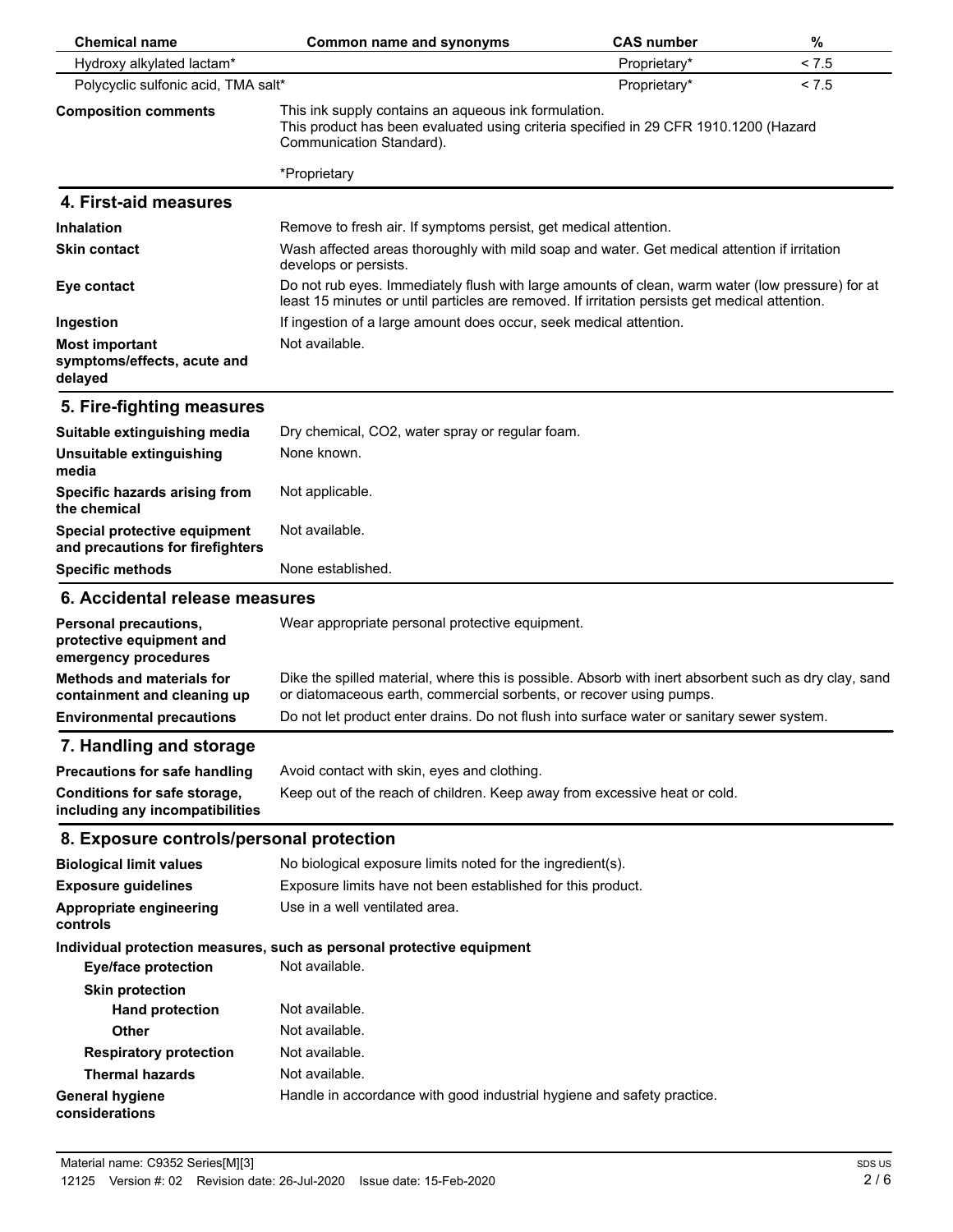#### **9. Physical and chemical properties**

| Appearance                                        |                                                           |
|---------------------------------------------------|-----------------------------------------------------------|
| <b>Physical state</b>                             | Liquid.                                                   |
| Form                                              | Not available.                                            |
| Color                                             | Magenta                                                   |
| Odor                                              | Not available.                                            |
| <b>Odor threshold</b>                             | Not available.                                            |
| pH                                                | $8 - 8.4$                                                 |
| Melting point/freezing point                      | Not available.                                            |
| Initial boiling point and boiling<br>range        | Not determined                                            |
| <b>Flash point</b>                                | > 200.0 °F (> 93.3 °C) Pensky-Martens Closed Cup          |
| <b>Evaporation rate</b>                           | Not determined                                            |
| Flammability (solid, gas)                         | Not available.                                            |
| Upper/lower flammability or explosive limits      |                                                           |
| <b>Flammability limit - lower</b><br>(%)          | Not available.                                            |
| <b>Flammability limit - upper</b><br>(%)          | Not available.                                            |
| Explosive limit - lower (%)                       | Not available.                                            |
| Explosive limit - upper (%)                       | Not available.                                            |
| Vapor pressure                                    | Not determined                                            |
| Vapor density                                     | $>= 1$ (air = 1.0)                                        |
| Solubility(ies)                                   |                                                           |
| Solubility (water)                                | Soluble in water                                          |
| <b>Partition coefficient</b><br>(n-octanol/water) | Not available.                                            |
| <b>Auto-ignition temperature</b>                  | Not available.                                            |
| <b>Decomposition temperature</b>                  | Not available.                                            |
| <b>Viscosity</b>                                  | $= 2 cp$                                                  |
| <b>Other information</b>                          | For other VOC regulatory data/information see Section 15. |
| <b>Oxidizing properties</b>                       | Not determined                                            |
| <b>VOC</b>                                        | $<$ 172 g/L                                               |
|                                                   |                                                           |

# **10. Stability and reactivity**

| <b>Reactivity</b>                            | Not available.                                                                                                                                   |
|----------------------------------------------|--------------------------------------------------------------------------------------------------------------------------------------------------|
| <b>Chemical stability</b>                    | Stable under recommended storage conditions.                                                                                                     |
| <b>Possibility of hazardous</b><br>reactions | Will not occur.                                                                                                                                  |
| <b>Conditions to avoid</b>                   | Not available.                                                                                                                                   |
| Incompatible materials                       | Incompatible with strong bases and oxidizing agents.                                                                                             |
| <b>Hazardous decomposition</b><br>products   | Upon decomposition, this product may yield gaseous nitrogen oxides, carbon monoxide, carbon<br>dioxide and/or low molecular weight hydrocarbons. |

# **11. Toxicological information**

| Information on likely routes of exposure |                                                                                                    |
|------------------------------------------|----------------------------------------------------------------------------------------------------|
| <b>Inhalation</b>                        | Under normal conditions of intended use, this material is not expected to be an inhalation hazard. |
| <b>Skin contact</b>                      | Contact with skin may result in mild irritation.                                                   |
| Eye contact                              | Contact with eyes may result in mild irritation.                                                   |
| Ingestion                                | Health injuries are not known or expected under normal use.                                        |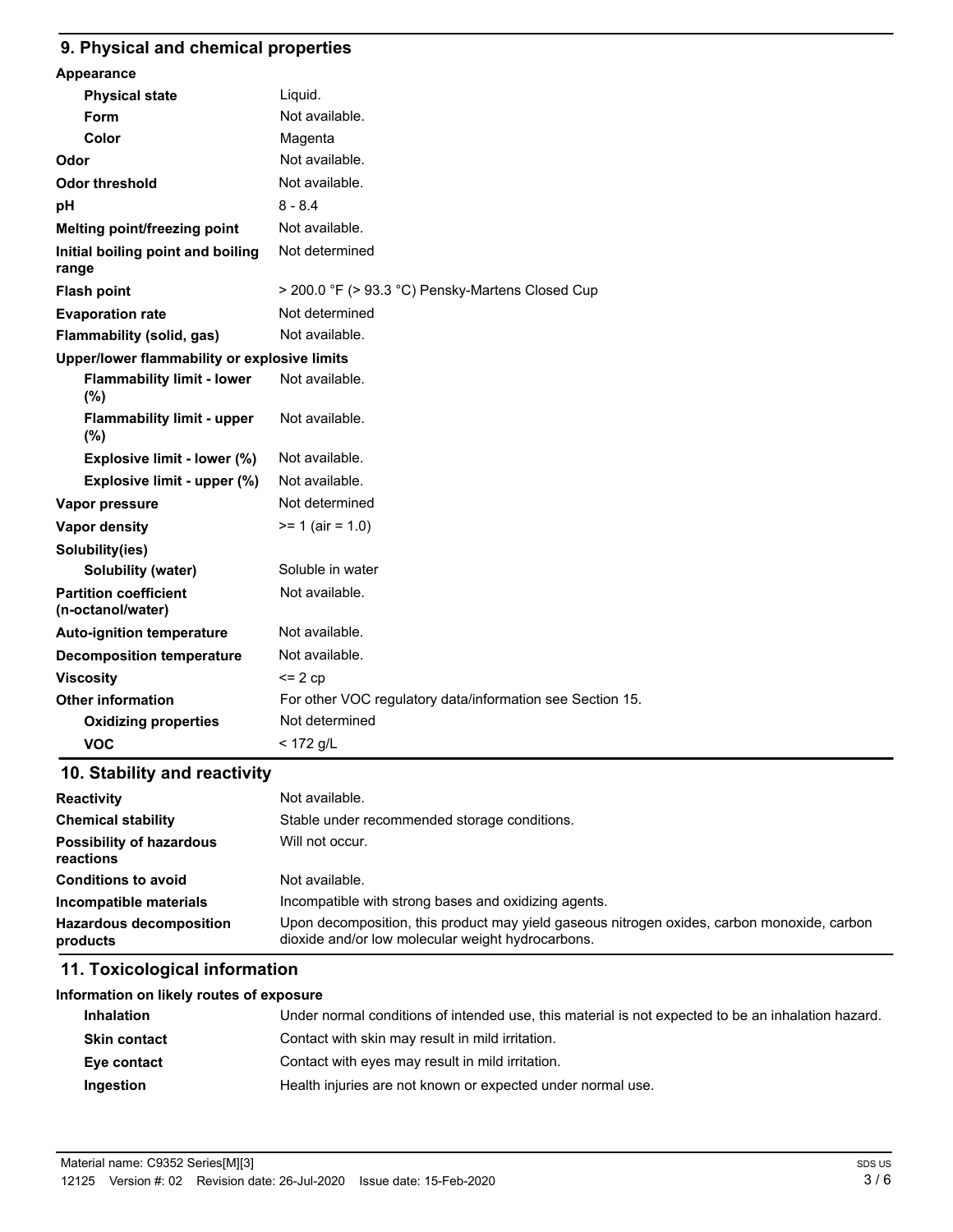| Symptoms related to the<br>physical, chemical and<br>toxicological characteristics | Not available.                                                                                                                               |  |
|------------------------------------------------------------------------------------|----------------------------------------------------------------------------------------------------------------------------------------------|--|
| Information on toxicological effects                                               |                                                                                                                                              |  |
| <b>Acute toxicity</b>                                                              | Based on available data, the classification criteria are not met.                                                                            |  |
| <b>Skin corrosion/irritation</b>                                                   | Based on available data, the classification criteria are not met.<br>Non irritant in rabbit (OECD 404)                                       |  |
| Serious eye damage/eye<br>irritation                                               | Based on available data, the classification criteria are not met.<br>Not classified as an irritant according to, Rabbit Enucleated Eye Test. |  |
| Respiratory or skin sensitization                                                  |                                                                                                                                              |  |
| <b>Respiratory sensitization</b>                                                   | Based on available data, the classification criteria are not met.                                                                            |  |
| <b>Skin sensitization</b>                                                          | Based on available data, the classification criteria are not met.                                                                            |  |
| Germ cell mutagenicity                                                             | Based on available data, the classification criteria are not met.                                                                            |  |
| Carcinogenicity                                                                    | Based on available data, the classification criteria are not met.                                                                            |  |
| <b>IARC Monographs. Overall Evaluation of Carcinogenicity</b>                      |                                                                                                                                              |  |
| Not listed.                                                                        |                                                                                                                                              |  |
|                                                                                    | OSHA Specifically Regulated Substances (29 CFR 1910.1001-1053)                                                                               |  |
| Not listed.                                                                        | US. National Toxicology Program (NTP) Report on Carcinogens                                                                                  |  |
| Not listed.                                                                        |                                                                                                                                              |  |
| <b>Reproductive toxicity</b>                                                       | Based on available data, the classification criteria are not met.                                                                            |  |
| Specific target organ toxicity -<br>single exposure                                | Based on available data, the classification criteria are not met.                                                                            |  |
| Specific target organ toxicity -<br>repeated exposure                              | Based on available data, the classification criteria are not met.                                                                            |  |
| <b>Aspiration hazard</b>                                                           | Based on available data, the classification criteria are not met.                                                                            |  |
| <b>Further information</b>                                                         | Complete toxicity data are not available for this specific formulation                                                                       |  |

### **12. Ecological information**

| <b>Aquatic toxicity</b>          | This product has not been tested for ecological effects. |
|----------------------------------|----------------------------------------------------------|
| <b>Ecotoxicity</b>               | No ecotoxicity data noted for the ingredient(s).         |
| Persistence and degradability    | Not available.                                           |
| <b>Bioaccumulative potential</b> | Not available.                                           |
| Mobility in soil                 | Not available.                                           |
| Other adverse effects            | Not available.                                           |

Refer to Section 2 for potential health effects and Section 4 for first aid measures.

#### **13. Disposal considerations**

Do not dispose of together with general office waste. Do not allow this material to drain into sewers/water supplies. Dispose of waste material according to Local, State, Federal, and Provincial Environmental Regulations. HP's Planet Partners (trademark) supplies recycling program enables simple, convenient recycling of HP original inkjet and LaserJet supplies. For more information and to determine if this service is available in your location, please visit http://www.hp.com/recycle. **Disposal instructions**

### **14. Transport information**

| UN number                                                              | Not available. |
|------------------------------------------------------------------------|----------------|
| UN proper shipping name<br>Transport hazard class(es)                  | Not Regulated  |
| <b>Class</b>                                                           | Not available. |
| <b>Subsidiary risk</b>                                                 |                |
| <b>Packing group</b>                                                   | Not available. |
| <b>Environmental hazards</b>                                           |                |
| <b>Marine pollutant</b><br>Special precautions for user Not available. | No             |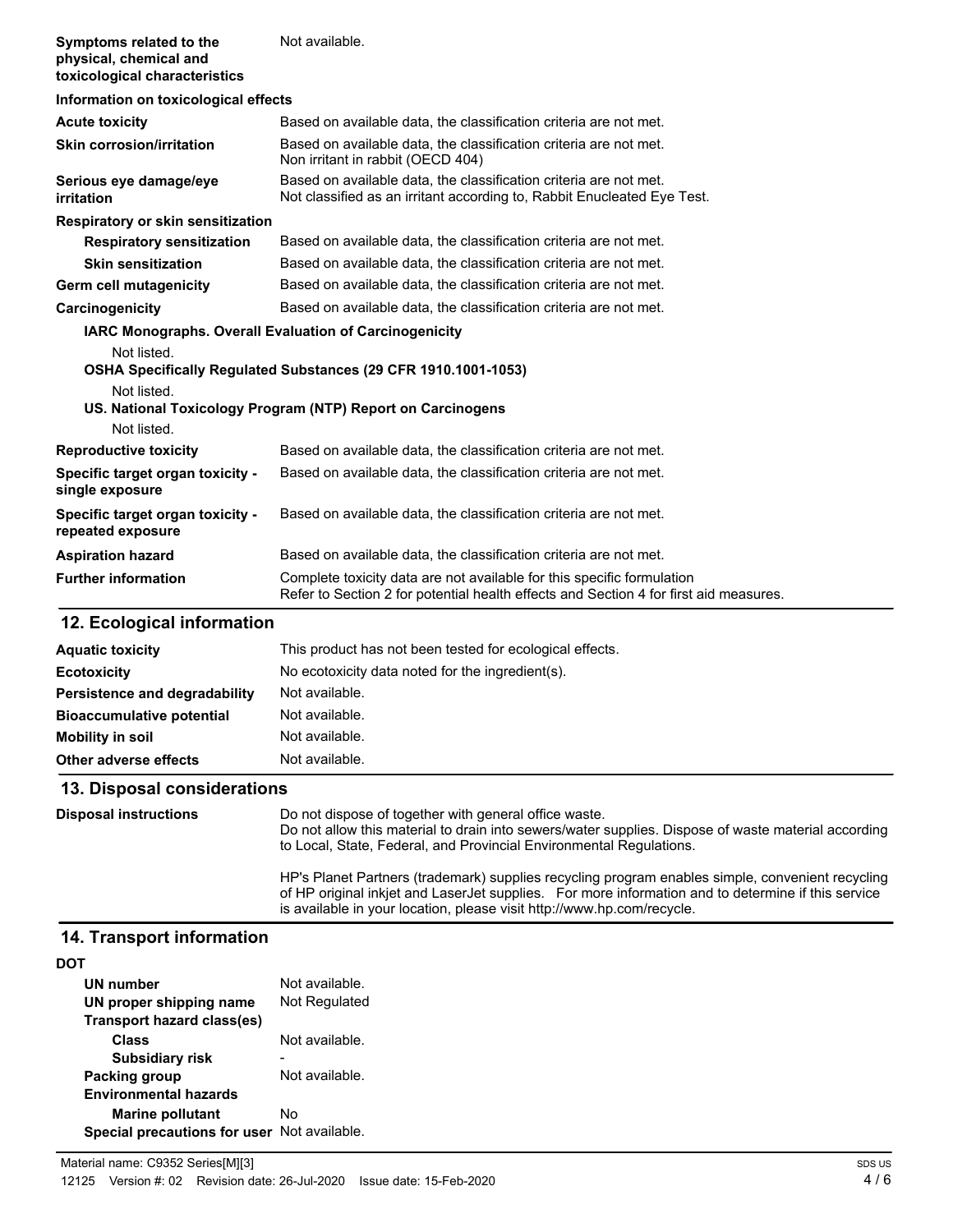| <b>IATA</b>                                 |                                                          |
|---------------------------------------------|----------------------------------------------------------|
| <b>UN number</b>                            | Not available.                                           |
| UN proper shipping name                     | Not Regulated                                            |
| <b>Transport hazard class(es)</b>           |                                                          |
| <b>Class</b>                                | Not available.                                           |
| <b>Subsidiary risk</b>                      |                                                          |
| <b>Packing group</b>                        | Not available.                                           |
| <b>Environmental hazards</b>                | No                                                       |
| Special precautions for user Not available. |                                                          |
| <b>IMDG</b>                                 |                                                          |
| <b>UN number</b>                            | Not available.                                           |
| UN proper shipping name                     | Not Regulated                                            |
| <b>Transport hazard class(es)</b>           |                                                          |
| <b>Class</b>                                | Not available.                                           |
| <b>Subsidiary risk</b>                      |                                                          |
| Packing group                               | Not available.                                           |
| <b>Transport hazard class(es)</b>           |                                                          |
| <b>Marine pollutant</b>                     | <b>No</b>                                                |
| <b>EmS</b>                                  | Not available.                                           |
| Special precautions for user Not available. |                                                          |
| <b>ADR</b>                                  |                                                          |
| <b>UN number</b>                            | Not available.                                           |
| UN proper shipping name                     | Not Regulated                                            |
| <b>Transport hazard class(es)</b>           |                                                          |
| <b>Class</b>                                | Not available.                                           |
| <b>Subsidiary risk</b>                      |                                                          |
| Hazard No. (ADR)                            | Not available.                                           |
| <b>Tunnel restriction code</b>              | Not available.                                           |
| Packing group                               | Not available.                                           |
| <b>Environmental hazards</b>                | No                                                       |
| Special precautions for user Not available. |                                                          |
| <b>Further information</b>                  | Not a dangerous good under DOT, IATA, ADR, IMDG, or RID. |
|                                             |                                                          |

Transport in bulk according to Annex II of MARPOL73/78 and the IBC code: Not applicable.

# **15. Regulatory information**

**US federal regulations** US TSCA 12(b): Does not contain listed chemicals. **Toxic Substances Control Act (TSCA) TSCA Section 12(b) Export Notification (40 CFR 707, Subpt. D)** Not regulated.

**CERCLA Hazardous Substance List (40 CFR 302.4)**

Not listed.

**SARA 304 Emergency release notification**

Not regulated.

**OSHA Specifically Regulated Substances (29 CFR 1910.1001-1053)**

Not listed.

**Superfund Amendments and Reauthorization Act of 1986 (SARA)**

**SARA 302 Extremely hazardous substance**

Not listed.

# **SARA 311/312 Hazardous** No

**chemical**

**Other federal regulations**

**Clean Air Act (CAA) Section 112 Hazardous Air Pollutants (HAPs) List**

No intentionally added HAP substances.

**Clean Air Act (CAA) Section 112(r) Accidental Release Prevention (40 CFR 68.130)**

Not regulated.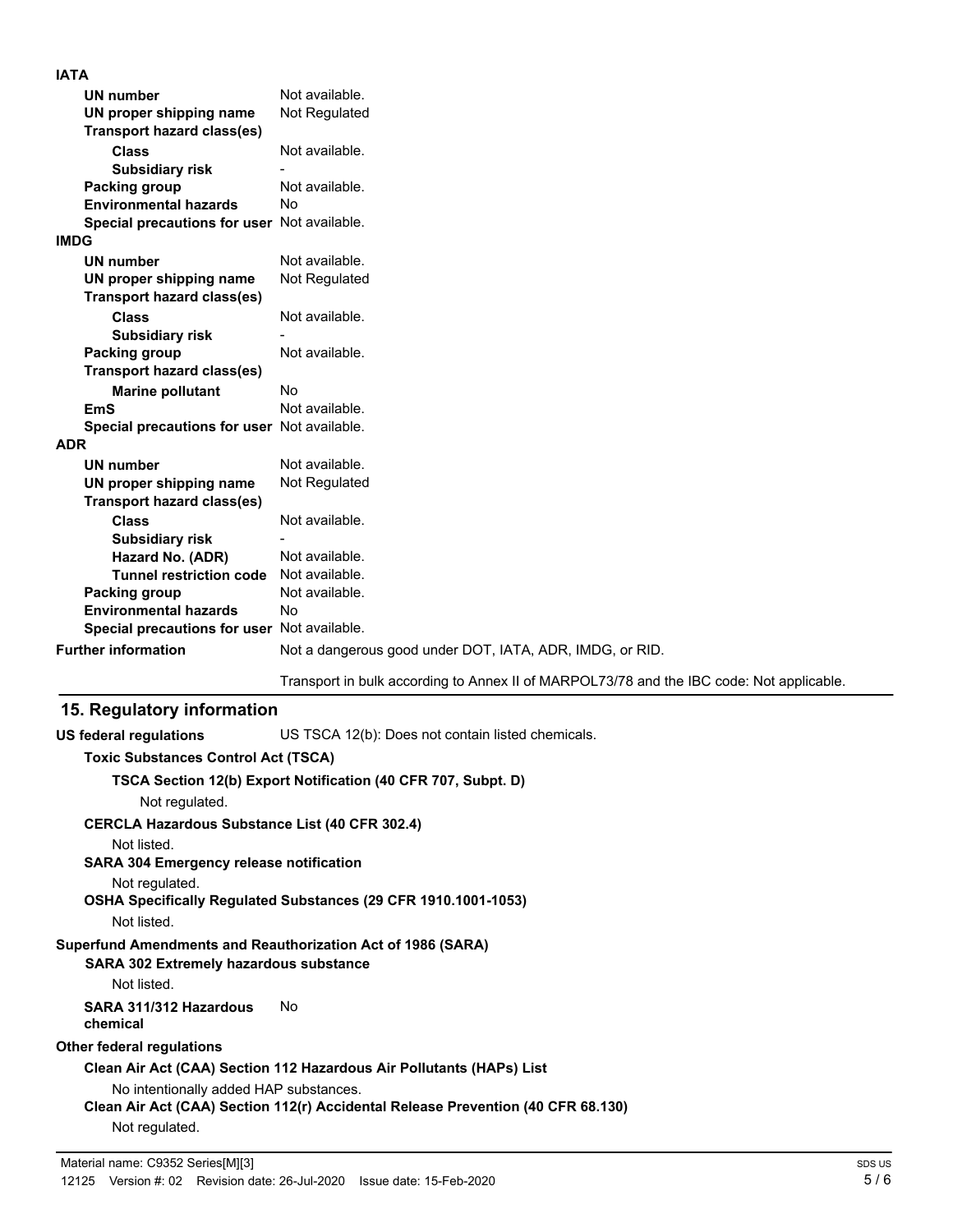| <b>Safe Drinking Water Act</b><br>(SDWA) | Not regulated.                                                                                                                                                                                                                                                                                                                                                                                                                                                                                                                                                                                                                                                                                                                                                                                                                                       |
|------------------------------------------|------------------------------------------------------------------------------------------------------------------------------------------------------------------------------------------------------------------------------------------------------------------------------------------------------------------------------------------------------------------------------------------------------------------------------------------------------------------------------------------------------------------------------------------------------------------------------------------------------------------------------------------------------------------------------------------------------------------------------------------------------------------------------------------------------------------------------------------------------|
| <b>Other information</b>                 | VOC content (less water, less exempt compounds) = 572 g/L (U.S. requirement, not for emissions)<br>VOC data based on formulation (Organic compounds minus solids)                                                                                                                                                                                                                                                                                                                                                                                                                                                                                                                                                                                                                                                                                    |
| <b>Regulatory information</b>            | All chemical substances in this HP product have been notified or are exempt from notification<br>under chemical substances notification laws in the following countries: US (TSCA), EU<br>(EINECS/ELINCS), Switzerland, Canada (DSL/NDSL), Australia, Japan, Philippines, South Korea,<br>New Zealand, and China.                                                                                                                                                                                                                                                                                                                                                                                                                                                                                                                                    |
|                                          | 16. Other information, including date of preparation or last revision                                                                                                                                                                                                                                                                                                                                                                                                                                                                                                                                                                                                                                                                                                                                                                                |
| <b>Issue date</b>                        | 15-Feb-2020                                                                                                                                                                                                                                                                                                                                                                                                                                                                                                                                                                                                                                                                                                                                                                                                                                          |
| <b>Revision date</b>                     | 26-Jul-2020                                                                                                                                                                                                                                                                                                                                                                                                                                                                                                                                                                                                                                                                                                                                                                                                                                          |
| Version #                                | 02                                                                                                                                                                                                                                                                                                                                                                                                                                                                                                                                                                                                                                                                                                                                                                                                                                                   |
| <b>Other information</b>                 | This SDS was prepared in accordance with USA OSHA Hazard Communications regulation (29<br>CFR 1910.1200).                                                                                                                                                                                                                                                                                                                                                                                                                                                                                                                                                                                                                                                                                                                                            |
| <b>Disclaimer</b>                        | This Safety Data Sheet document is provided without charge to customers of HP. Data is the most<br>current known to HP at the time of preparation of this document and is believed to be accurate. It<br>should not be construed as guaranteeing specific properties of the products as described or<br>suitability for a particular application. This document was prepared to the requirements of the<br>jurisdiction specified in Section 1 above and may not meet regulatory requirements in other<br>countries.                                                                                                                                                                                                                                                                                                                                 |
|                                          | This safety data sheet is meant to convey information about HP inks (toners) provided in HP<br>Original ink (toner) supplies. If our Safety Data Sheet has been provided to you with a refilled,<br>remanufactured, compatible or other non-HP Original supply please be aware that the information<br>contained herein was not meant to convey information about such products and there could be<br>considerable differences from information in this document and the safety information for the<br>product you purchased. Please contact the seller of the refilled, remanufactured or compatible<br>supplies for applicable information, including information on personal protective equipment,<br>exposure risks and safe handling guidance. HP does not accept refilled, remanufactured or<br>compatible supplies in our recycling programs. |
| <b>Explanation of abbreviations</b>      |                                                                                                                                                                                                                                                                                                                                                                                                                                                                                                                                                                                                                                                                                                                                                                                                                                                      |
| <b>ACGIH</b>                             | American Conference of Governmental Industrial Hygienists                                                                                                                                                                                                                                                                                                                                                                                                                                                                                                                                                                                                                                                                                                                                                                                            |
| CAS                                      | <b>Chemical Abstracts Service</b>                                                                                                                                                                                                                                                                                                                                                                                                                                                                                                                                                                                                                                                                                                                                                                                                                    |
| <b>CERCLA</b>                            | Comprehensive Environmental Response Compensation and Liability Act                                                                                                                                                                                                                                                                                                                                                                                                                                                                                                                                                                                                                                                                                                                                                                                  |
| <b>CFR</b>                               | Code of Federal Regulations                                                                                                                                                                                                                                                                                                                                                                                                                                                                                                                                                                                                                                                                                                                                                                                                                          |
| <b>COC</b>                               | Cleveland Open Cup                                                                                                                                                                                                                                                                                                                                                                                                                                                                                                                                                                                                                                                                                                                                                                                                                                   |
| <b>DOT</b>                               | Department of Transportation                                                                                                                                                                                                                                                                                                                                                                                                                                                                                                                                                                                                                                                                                                                                                                                                                         |
| <b>EPCRA</b>                             | Emergency Planning and Community Right-to-Know Act (aka SARA)                                                                                                                                                                                                                                                                                                                                                                                                                                                                                                                                                                                                                                                                                                                                                                                        |
| <b>IARC</b>                              | International Agency for Research on Cancer                                                                                                                                                                                                                                                                                                                                                                                                                                                                                                                                                                                                                                                                                                                                                                                                          |
| <b>NIOSH</b>                             | National Institute for Occupational Safety and Health                                                                                                                                                                                                                                                                                                                                                                                                                                                                                                                                                                                                                                                                                                                                                                                                |
| <b>NTP</b>                               | National Toxicology Program                                                                                                                                                                                                                                                                                                                                                                                                                                                                                                                                                                                                                                                                                                                                                                                                                          |
| <b>OSHA</b>                              | Occupational Safety and Health Administration                                                                                                                                                                                                                                                                                                                                                                                                                                                                                                                                                                                                                                                                                                                                                                                                        |
| <b>PEL</b>                               | Permissible Exposure Limit                                                                                                                                                                                                                                                                                                                                                                                                                                                                                                                                                                                                                                                                                                                                                                                                                           |
| <b>RCRA</b>                              | Resource Conservation and Recovery Act                                                                                                                                                                                                                                                                                                                                                                                                                                                                                                                                                                                                                                                                                                                                                                                                               |
| <b>REC</b>                               | Recommended                                                                                                                                                                                                                                                                                                                                                                                                                                                                                                                                                                                                                                                                                                                                                                                                                                          |
| <b>REL</b>                               | Recommended Exposure Limit                                                                                                                                                                                                                                                                                                                                                                                                                                                                                                                                                                                                                                                                                                                                                                                                                           |
| <b>SARA</b>                              | Superfund Amendments and Reauthorization Act of 1986                                                                                                                                                                                                                                                                                                                                                                                                                                                                                                                                                                                                                                                                                                                                                                                                 |
| <b>STEL</b>                              | Short-Term Exposure Limit                                                                                                                                                                                                                                                                                                                                                                                                                                                                                                                                                                                                                                                                                                                                                                                                                            |
| <b>TCLP</b>                              | <b>Toxicity Characteristics Leaching Procedure</b>                                                                                                                                                                                                                                                                                                                                                                                                                                                                                                                                                                                                                                                                                                                                                                                                   |
| <b>TLV</b>                               | <b>Threshold Limit Value</b>                                                                                                                                                                                                                                                                                                                                                                                                                                                                                                                                                                                                                                                                                                                                                                                                                         |
| <b>TSCA</b>                              | <b>Toxic Substances Control Act</b>                                                                                                                                                                                                                                                                                                                                                                                                                                                                                                                                                                                                                                                                                                                                                                                                                  |
| <b>VOC</b>                               | Volatile Organic Compounds                                                                                                                                                                                                                                                                                                                                                                                                                                                                                                                                                                                                                                                                                                                                                                                                                           |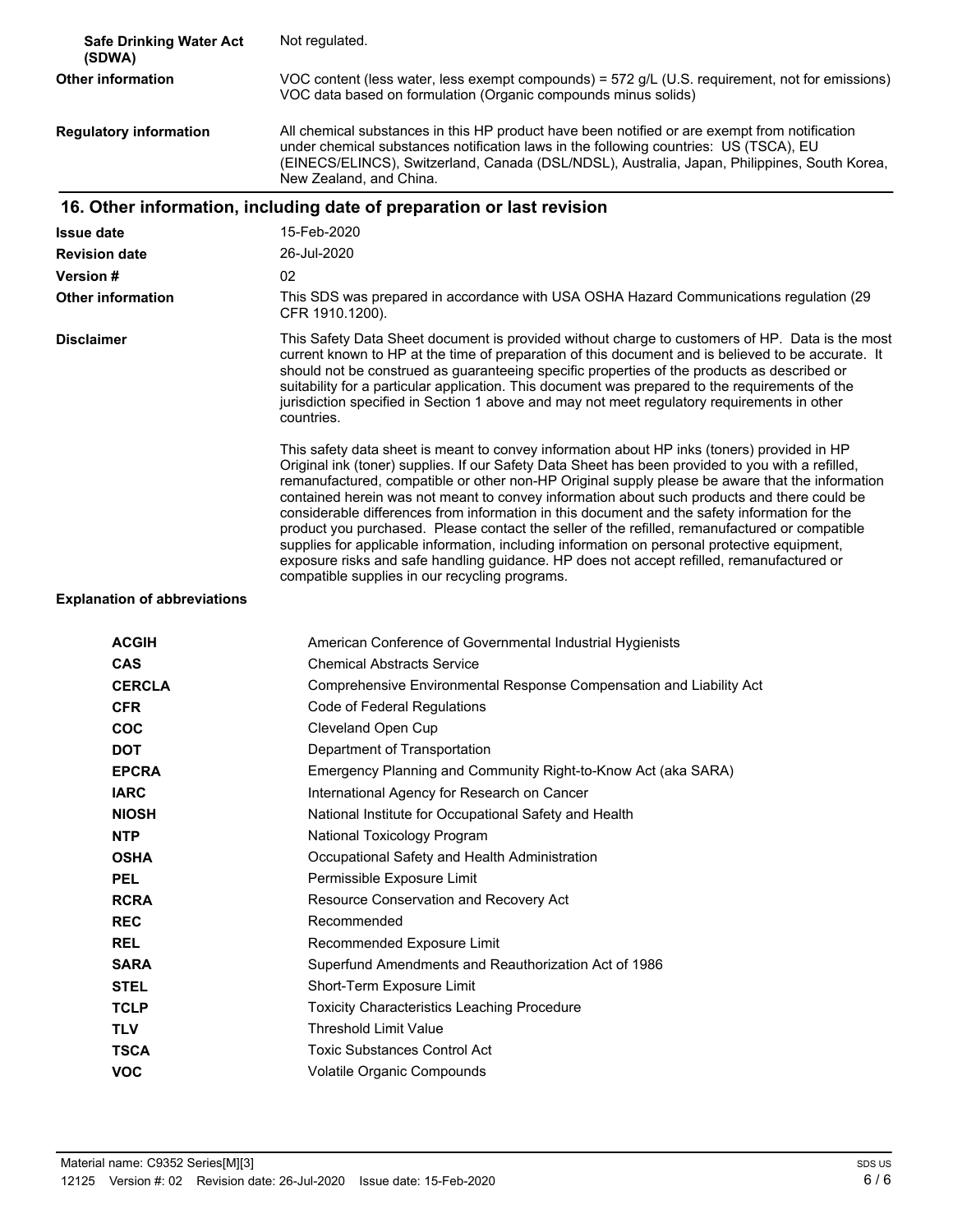

# **SAFETY DATA SHEET**

# **1. Identification**

| <b>Important information</b>                           | *** This Safety Data Sheet is only authorised for use by HP for HP Original products. Any<br>unauthorised use of this Safety Data Sheet is strictly prohibited and may result in legal action<br>being taken by HP. *** |
|--------------------------------------------------------|-------------------------------------------------------------------------------------------------------------------------------------------------------------------------------------------------------------------------|
| <b>Product identifier</b>                              | C9352 Series[Y][3]                                                                                                                                                                                                      |
| Other means of identification                          | None.                                                                                                                                                                                                                   |
| Recommended use                                        | Inkjet printing                                                                                                                                                                                                         |
| <b>Recommended restrictions</b>                        | None known.                                                                                                                                                                                                             |
| Manufacturer/Importer/Supplier/Distributor information |                                                                                                                                                                                                                         |
|                                                        | HP Inc.                                                                                                                                                                                                                 |
|                                                        | 1501 Page Mill Road                                                                                                                                                                                                     |
|                                                        | Palo Alto, CA 94304-1112                                                                                                                                                                                                |
|                                                        | <b>United States</b>                                                                                                                                                                                                    |
| <b>Telephone</b>                                       | 650-857-1501                                                                                                                                                                                                            |
| <b>HP Inc. health effects line</b>                     |                                                                                                                                                                                                                         |
| (Toll-free within the US)                              | 1-800-457-4209                                                                                                                                                                                                          |
| (Direct)                                               | 1-760-710-0048                                                                                                                                                                                                          |
| <b>HP Inc. Customer Care</b><br>Line                   |                                                                                                                                                                                                                         |
| (Toll-free within the US)                              | 1-800-474-6836                                                                                                                                                                                                          |
| (Direct)                                               | 1-208-323-2551                                                                                                                                                                                                          |
| Email:                                                 | hpcustomer.inquiries@hp.com                                                                                                                                                                                             |
| 2. Hazard(s) identification                            |                                                                                                                                                                                                                         |
| <b>Physical hazards</b>                                | Not classified.                                                                                                                                                                                                         |
| <b>Health hazards</b>                                  | Not classified.                                                                                                                                                                                                         |
| <b>Environmental hazards</b>                           | Not classified.                                                                                                                                                                                                         |
| OSHA defined hazards                                   | Not classified.                                                                                                                                                                                                         |
| Label elements                                         |                                                                                                                                                                                                                         |
| <b>Hazard symbol</b>                                   | None.                                                                                                                                                                                                                   |
| <b>Signal word</b>                                     | None.                                                                                                                                                                                                                   |
| <b>Hazard statement</b>                                | Not available.                                                                                                                                                                                                          |
| <b>Precautionary statement</b>                         |                                                                                                                                                                                                                         |
| <b>Prevention</b>                                      | Not available.                                                                                                                                                                                                          |
| <b>Response</b>                                        | Not available.                                                                                                                                                                                                          |
| <b>Storage</b>                                         | Not available.                                                                                                                                                                                                          |
| <b>Disposal</b>                                        | Not available.                                                                                                                                                                                                          |
| Hazard(s) not otherwise<br>classified (HNOC)           | Potential routes of overexposure to this product are skin and eye contact.<br>Inhalation of vapor and ingestion are not expected to be significant routes of exposure for this<br>product under normal use conditions.  |
|                                                        | Complete toxicity data are not available for this specific formulation.                                                                                                                                                 |

**Supplemental information** This product is not classified as hazardous according to OSHA CFR 1910.1200 (HazCom 2012).

# **3. Composition/information on ingredients**

**Mixtures**

| <b>Chemical name</b>              | Common name and synonyms | <b>CAS number</b> | %      |
|-----------------------------------|--------------------------|-------------------|--------|
| Water                             |                          | 7732-18-5         | 65-90  |
| Material name: C9352 Series[Y][3] |                          |                   | SDS US |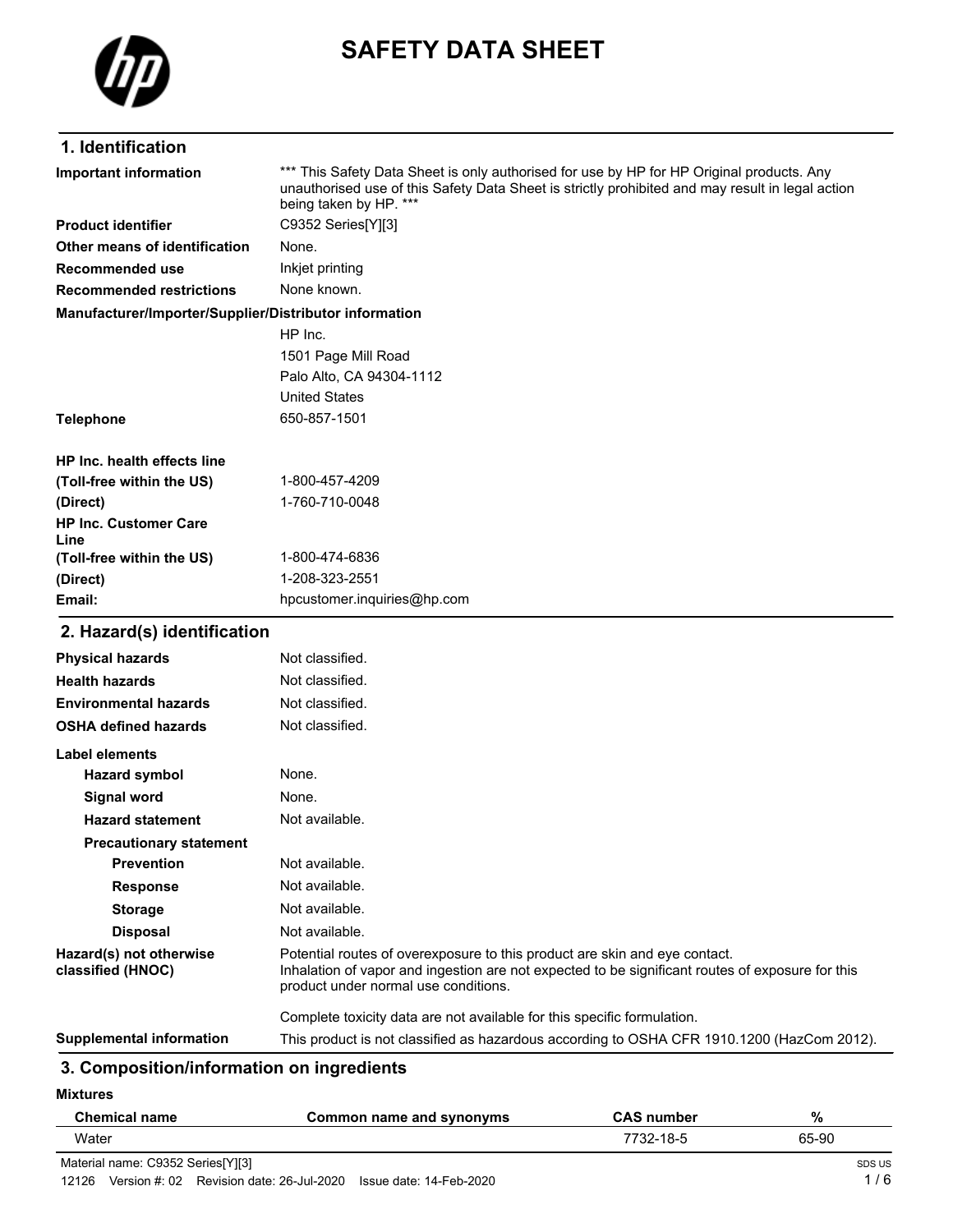| <b>Chemical name</b>                                                      | Common name and synonyms                                                                                                                                                                           | <b>CAS number</b> | %     |
|---------------------------------------------------------------------------|----------------------------------------------------------------------------------------------------------------------------------------------------------------------------------------------------|-------------------|-------|
| Hydroxy alkylated lactam*                                                 |                                                                                                                                                                                                    | Proprietary*      | < 7.5 |
| Yellow colorant*                                                          |                                                                                                                                                                                                    | Proprietary*      | < 7.5 |
| <b>Composition comments</b>                                               | This ink supply contains an aqueous ink formulation.<br>This product has been evaluated using criteria specified in 29 CFR 1910.1200 (Hazard<br>Communication Standard).                           |                   |       |
|                                                                           | *Proprietary                                                                                                                                                                                       |                   |       |
| 4. First-aid measures                                                     |                                                                                                                                                                                                    |                   |       |
| <b>Inhalation</b>                                                         | Remove to fresh air. If symptoms persist, get medical attention.                                                                                                                                   |                   |       |
| <b>Skin contact</b>                                                       | Wash affected areas thoroughly with mild soap and water. Get medical attention if irritation<br>develops or persists.                                                                              |                   |       |
| Eye contact                                                               | Do not rub eyes. Immediately flush with large amounts of clean, warm water (low pressure) for at<br>least 15 minutes or until particles are removed. If irritation persists get medical attention. |                   |       |
| Ingestion                                                                 | If ingestion of a large amount does occur, seek medical attention.                                                                                                                                 |                   |       |
| <b>Most important</b><br>symptoms/effects, acute and                      | Not available.                                                                                                                                                                                     |                   |       |
| delayed                                                                   |                                                                                                                                                                                                    |                   |       |
| 5. Fire-fighting measures                                                 |                                                                                                                                                                                                    |                   |       |
| Suitable extinguishing media                                              | Dry chemical, CO2, water spray or regular foam.                                                                                                                                                    |                   |       |
| Unsuitable extinguishing<br>media                                         | None known.                                                                                                                                                                                        |                   |       |
| Specific hazards arising from<br>the chemical                             | Not applicable.                                                                                                                                                                                    |                   |       |
| Special protective equipment<br>and precautions for firefighters          | Not available.                                                                                                                                                                                     |                   |       |
| <b>Specific methods</b>                                                   | None established.                                                                                                                                                                                  |                   |       |
| 6. Accidental release measures                                            |                                                                                                                                                                                                    |                   |       |
| Personal precautions,<br>protective equipment and<br>emergency procedures | Wear appropriate personal protective equipment.                                                                                                                                                    |                   |       |
| Methods and materials for<br>containment and cleaning up                  | Dike the spilled material, where this is possible. Absorb with inert absorbent such as dry clay, sand<br>or diatomaceous earth, commercial sorbents, or recover using pumps.                       |                   |       |
| <b>Environmental precautions</b>                                          | Do not let product enter drains. Do not flush into surface water or sanitary sewer system.                                                                                                         |                   |       |
| 7. Handling and storage                                                   |                                                                                                                                                                                                    |                   |       |
| <b>Precautions for safe handling</b>                                      | Avoid contact with skin, eyes and clothing.                                                                                                                                                        |                   |       |
| Conditions for safe storage,<br>including any incompatibilities           | Keep out of the reach of children. Keep away from excessive heat or cold.                                                                                                                          |                   |       |
| 8. Exposure controls/personal protection                                  |                                                                                                                                                                                                    |                   |       |
| <b>Biological limit values</b>                                            | No biological exposure limits noted for the ingredient(s).                                                                                                                                         |                   |       |
| <b>Exposure guidelines</b>                                                | Exposure limits have not been established for this product.                                                                                                                                        |                   |       |
| Appropriate engineering<br>controls                                       | Use in a well ventilated area.                                                                                                                                                                     |                   |       |
|                                                                           | Individual protection measures, such as personal protective equipment                                                                                                                              |                   |       |
| <b>Eye/face protection</b>                                                | Not available.                                                                                                                                                                                     |                   |       |
| <b>Skin protection</b>                                                    |                                                                                                                                                                                                    |                   |       |
| <b>Hand protection</b>                                                    | Not available.                                                                                                                                                                                     |                   |       |
| <b>Other</b>                                                              | Not available.                                                                                                                                                                                     |                   |       |
| <b>Respiratory protection</b>                                             | Not available.                                                                                                                                                                                     |                   |       |
| <b>Thermal hazards</b>                                                    | Not available.                                                                                                                                                                                     |                   |       |
| <b>General hygiene</b><br>considerations                                  | Handle in accordance with good industrial hygiene and safety practice.                                                                                                                             |                   |       |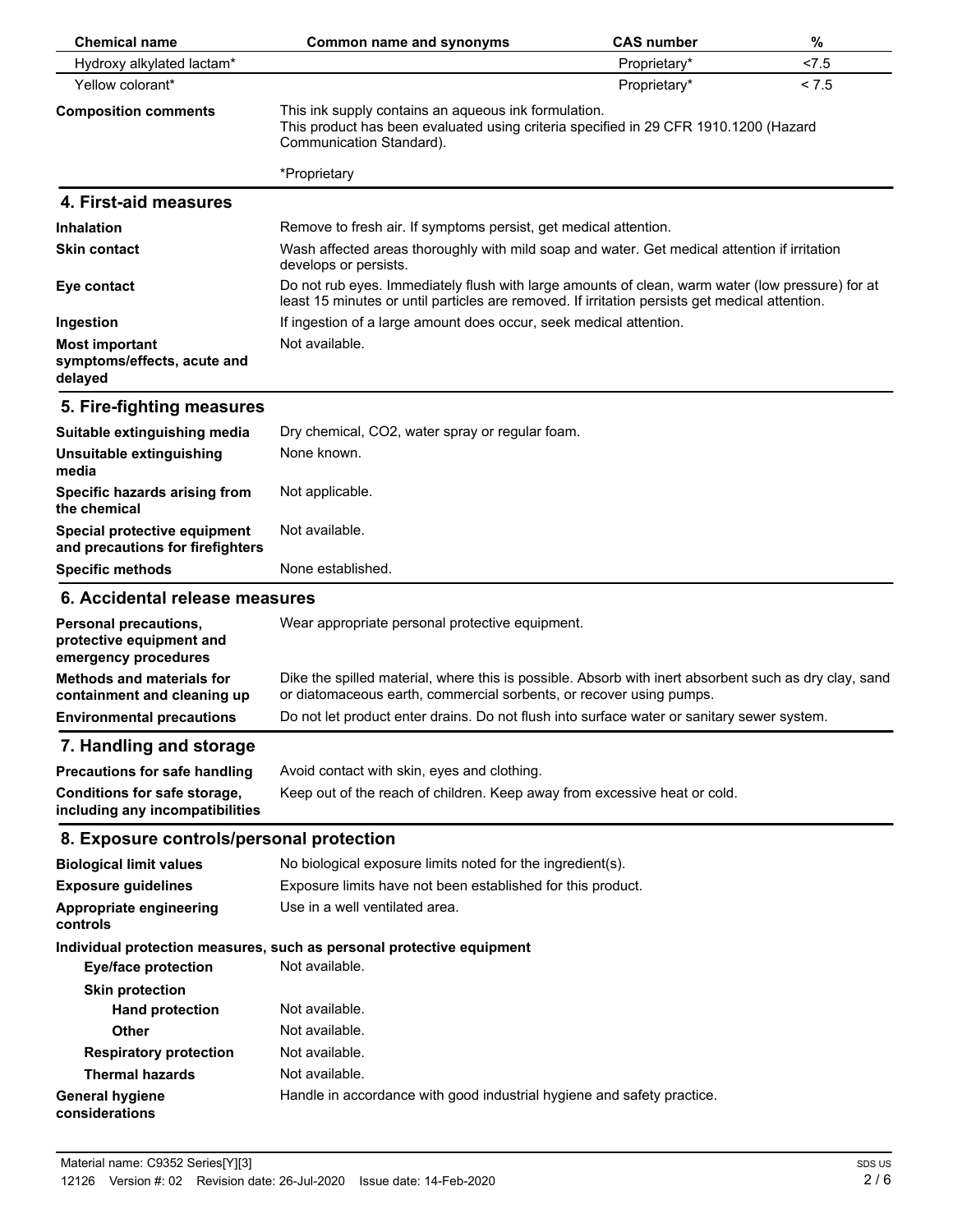#### **9. Physical and chemical properties**

| Appearance                                        |                                                           |
|---------------------------------------------------|-----------------------------------------------------------|
| <b>Physical state</b>                             | Liquid.                                                   |
| Form                                              | Not available.                                            |
| Color                                             | Yellow                                                    |
| Odor                                              | Not available.                                            |
| <b>Odor threshold</b>                             | Not available.                                            |
| pH                                                | $8 - 8.4$                                                 |
| Melting point/freezing point                      | Not available.                                            |
| Initial boiling point and boiling<br>range        | Not determined                                            |
| <b>Flash point</b>                                | > 200.0 °F (> 93.3 °C) Pensky-Martens Closed Cup          |
| <b>Evaporation rate</b>                           | Not determined                                            |
| Flammability (solid, gas)                         | Not available.                                            |
| Upper/lower flammability or explosive limits      |                                                           |
| <b>Flammability limit - lower</b><br>(%)          | Not available.                                            |
| <b>Flammability limit - upper</b><br>(%)          | Not available.                                            |
| Explosive limit - lower (%)                       | Not available.                                            |
| Explosive limit - upper (%)                       | Not available.                                            |
| Vapor pressure                                    | Not determined                                            |
| Vapor density                                     | $>= 1$ (air = 1.0)                                        |
| Solubility(ies)                                   |                                                           |
| Solubility (water)                                | Soluble in water                                          |
| <b>Partition coefficient</b><br>(n-octanol/water) | Not available.                                            |
| <b>Auto-ignition temperature</b>                  | Not available.                                            |
| <b>Decomposition temperature</b>                  | Not available.                                            |
| <b>Viscosity</b>                                  | $= 2 cp$                                                  |
| <b>Other information</b>                          | For other VOC regulatory data/information see Section 15. |
| <b>Oxidizing properties</b>                       | Not determined                                            |
| <b>VOC</b>                                        | $<$ 172 g/L                                               |
|                                                   |                                                           |

# **10. Stability and reactivity**

| <b>Reactivity</b>                            | Not available.                                                                                                                                   |
|----------------------------------------------|--------------------------------------------------------------------------------------------------------------------------------------------------|
| <b>Chemical stability</b>                    | Stable under recommended storage conditions.                                                                                                     |
| <b>Possibility of hazardous</b><br>reactions | Will not occur.                                                                                                                                  |
| <b>Conditions to avoid</b>                   | Not available.                                                                                                                                   |
| Incompatible materials                       | Incompatible with strong bases and oxidizing agents.                                                                                             |
| <b>Hazardous decomposition</b><br>products   | Upon decomposition, this product may yield gaseous nitrogen oxides, carbon monoxide, carbon<br>dioxide and/or low molecular weight hydrocarbons. |

# **11. Toxicological information**

| Information on likely routes of exposure |                                                                                                    |
|------------------------------------------|----------------------------------------------------------------------------------------------------|
| <b>Inhalation</b>                        | Under normal conditions of intended use, this material is not expected to be an inhalation hazard. |
| <b>Skin contact</b>                      | Contact with skin may result in mild irritation.                                                   |
| Eye contact                              | Contact with eyes may result in mild irritation.                                                   |
| Ingestion                                | Health injuries are not known or expected under normal use.                                        |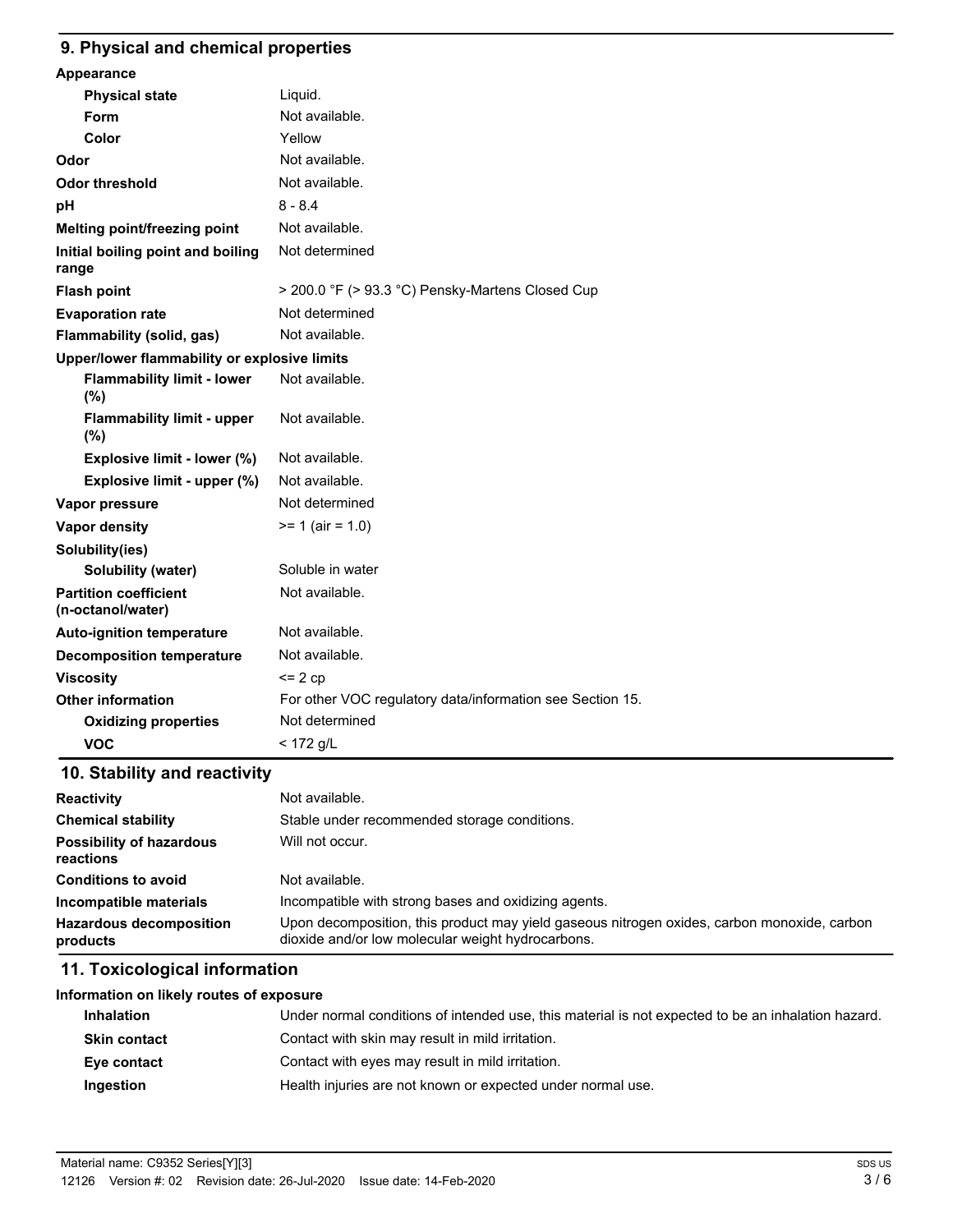| Symptoms related to the<br>physical, chemical and<br>toxicological characteristics | Not available.                                                                                                                               |  |
|------------------------------------------------------------------------------------|----------------------------------------------------------------------------------------------------------------------------------------------|--|
| Information on toxicological effects                                               |                                                                                                                                              |  |
| <b>Acute toxicity</b>                                                              | Based on available data, the classification criteria are not met.                                                                            |  |
| <b>Skin corrosion/irritation</b>                                                   | Based on available data, the classification criteria are not met.<br>Non irritant in rabbit (OECD 404)                                       |  |
| Serious eye damage/eye<br>irritation                                               | Based on available data, the classification criteria are not met.<br>Not classified as an irritant according to, Rabbit Enucleated Eye Test. |  |
| Respiratory or skin sensitization                                                  |                                                                                                                                              |  |
| <b>Respiratory sensitization</b>                                                   | Based on available data, the classification criteria are not met.                                                                            |  |
| <b>Skin sensitization</b>                                                          | Based on available data, the classification criteria are not met.                                                                            |  |
| Germ cell mutagenicity                                                             | Based on available data, the classification criteria are not met.                                                                            |  |
| Carcinogenicity                                                                    | Based on available data, the classification criteria are not met.                                                                            |  |
| <b>IARC Monographs. Overall Evaluation of Carcinogenicity</b>                      |                                                                                                                                              |  |
| Not listed.<br>OSHA Specifically Regulated Substances (29 CFR 1910.1001-1053)      |                                                                                                                                              |  |
| Not listed.                                                                        |                                                                                                                                              |  |
| US. National Toxicology Program (NTP) Report on Carcinogens                        |                                                                                                                                              |  |
| Not listed.                                                                        |                                                                                                                                              |  |
| <b>Reproductive toxicity</b>                                                       | Based on available data, the classification criteria are not met.                                                                            |  |
| Specific target organ toxicity -<br>single exposure                                | Based on available data, the classification criteria are not met.                                                                            |  |
| Specific target organ toxicity -<br>repeated exposure                              | Based on available data, the classification criteria are not met.                                                                            |  |
| <b>Aspiration hazard</b>                                                           | Based on available data, the classification criteria are not met.                                                                            |  |

**Further information** Complete toxicity data are not available for this specific formulation

## **12. Ecological information**

| <b>Aquatic toxicity</b>          | This product has not been tested for ecological effects. |
|----------------------------------|----------------------------------------------------------|
| <b>Ecotoxicity</b>               | No ecotoxicity data noted for the ingredient(s).         |
| Persistence and degradability    | Not available.                                           |
| <b>Bioaccumulative potential</b> | Not available.                                           |
| Mobility in soil                 | Not available.                                           |
| Other adverse effects            | Not available.                                           |

Refer to Section 2 for potential health effects and Section 4 for first aid measures.

## **13. Disposal considerations**

| <b>Disposal instructions</b> | Do not dispose of together with general office waste.<br>Do not allow this material to drain into sewers/water supplies.<br>Dispose of waste material according to Local, State, Federal, and Provincial Environmental<br>Regulations.                                           |
|------------------------------|----------------------------------------------------------------------------------------------------------------------------------------------------------------------------------------------------------------------------------------------------------------------------------|
|                              | HP's Planet Partners (trademark) supplies recycling program enables simple, convenient recycling<br>of HP original inkjet and LaserJet supplies. For more information and to determine if this service<br>is available in your location, please visit http://www.hp.com/recycle. |

# **14. Transport information**

| UN number                    | Not available. |
|------------------------------|----------------|
| UN proper shipping name      | Not Regulated  |
| Transport hazard class(es)   |                |
| Class                        | Not available. |
| <b>Subsidiary risk</b>       |                |
| <b>Packing group</b>         | Not available. |
| <b>Environmental hazards</b> |                |
| <b>Marine pollutant</b>      | N٥             |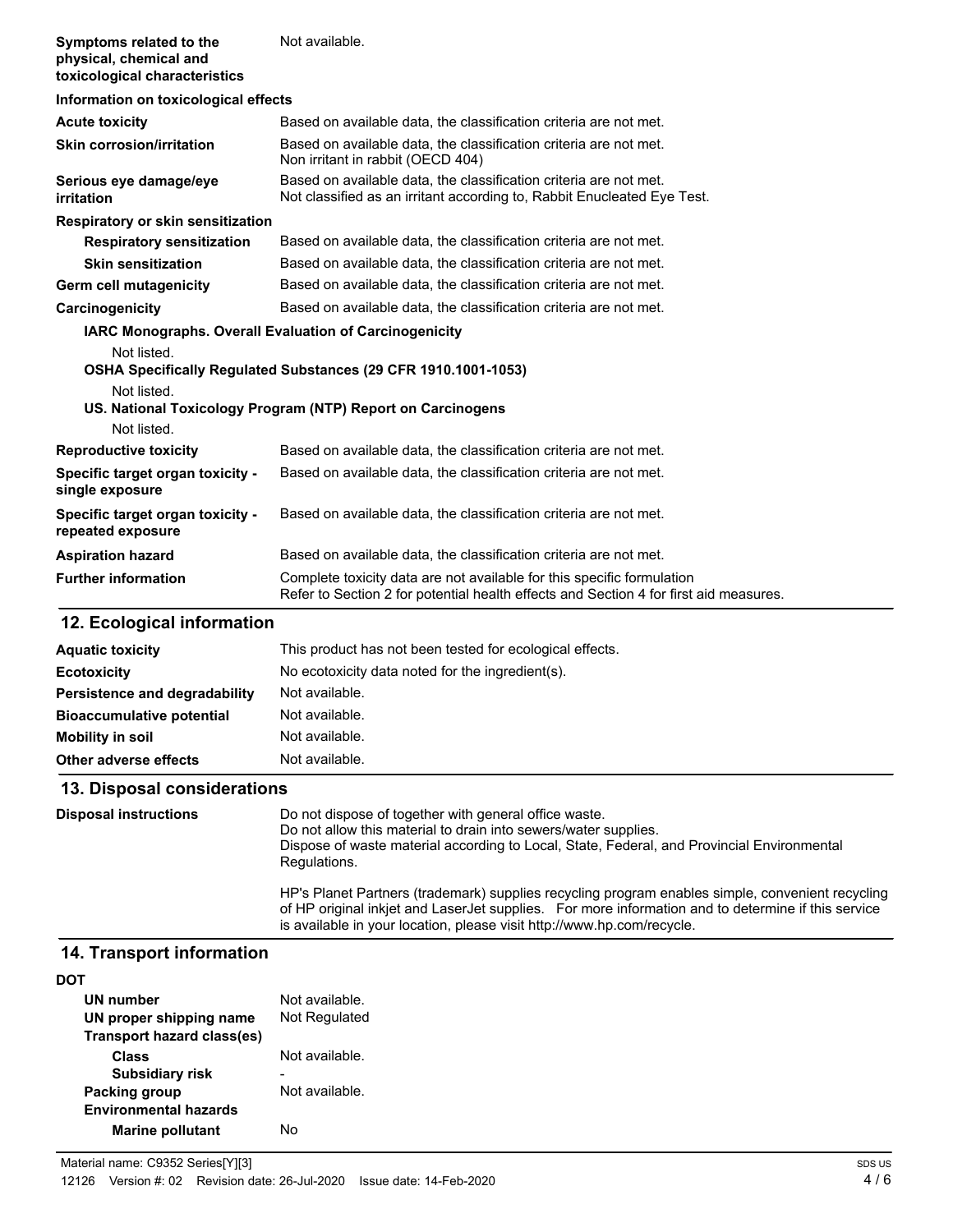**Special precautions for user** Not available.

| <b>IATA</b>                                 |                                                                                          |
|---------------------------------------------|------------------------------------------------------------------------------------------|
| <b>UN number</b>                            | Not available.                                                                           |
| UN proper shipping name                     | Not Regulated                                                                            |
| <b>Transport hazard class(es)</b>           |                                                                                          |
| <b>Class</b>                                | Not available.                                                                           |
| <b>Subsidiary risk</b>                      |                                                                                          |
| Packing group                               | Not available.                                                                           |
| <b>Environmental hazards</b>                | <b>No</b>                                                                                |
| Special precautions for user Not available. |                                                                                          |
| <b>IMDG</b>                                 |                                                                                          |
| <b>UN number</b>                            | Not available.                                                                           |
| UN proper shipping name                     | Not Regulated                                                                            |
| Transport hazard class(es)                  |                                                                                          |
| <b>Class</b>                                | Not available.                                                                           |
| <b>Subsidiary risk</b>                      |                                                                                          |
| Packing group                               | Not available.                                                                           |
| <b>Transport hazard class(es)</b>           |                                                                                          |
| <b>Marine pollutant</b>                     | No                                                                                       |
| <b>EmS</b>                                  | Not available.                                                                           |
| Special precautions for user Not available. |                                                                                          |
| <b>ADR</b>                                  |                                                                                          |
| <b>UN number</b>                            | Not available.                                                                           |
| UN proper shipping name                     | Not Regulated                                                                            |
| <b>Transport hazard class(es)</b>           |                                                                                          |
| <b>Class</b>                                | Not available.                                                                           |
| <b>Subsidiary risk</b>                      |                                                                                          |
| Hazard No. (ADR)                            | Not available.                                                                           |
| <b>Tunnel restriction code</b>              | Not available.                                                                           |
| <b>Packing group</b>                        | Not available.                                                                           |
| <b>Environmental hazards</b>                | Nο                                                                                       |
| Special precautions for user Not available. |                                                                                          |
| <b>Further information</b>                  | Not a dangerous good under DOT, IATA, ADR, IMDG, or RID.                                 |
|                                             | Transport in bulk according to Annex II of MARPOL73/78 and the IBC code: Not applicable. |

### **15. Regulatory information**

**US federal regulations** US TSCA 12(b): Does not contain listed chemicals.

### **Toxic Substances Control Act (TSCA)**

#### **TSCA Section 12(b) Export Notification (40 CFR 707, Subpt. D)**

Not regulated.

**CERCLA Hazardous Substance List (40 CFR 302.4)**

Not listed.

**SARA 304 Emergency release notification**

Not regulated.

**OSHA Specifically Regulated Substances (29 CFR 1910.1001-1053)**

### Not listed.

### **Superfund Amendments and Reauthorization Act of 1986 (SARA)**

### **SARA 302 Extremely hazardous substance**

Not listed.

#### **SARA 311/312 Hazardous** No **chemical**

### **Other federal regulations**

# **Clean Air Act (CAA) Section 112 Hazardous Air Pollutants (HAPs) List**

No intentionally added HAP substances.